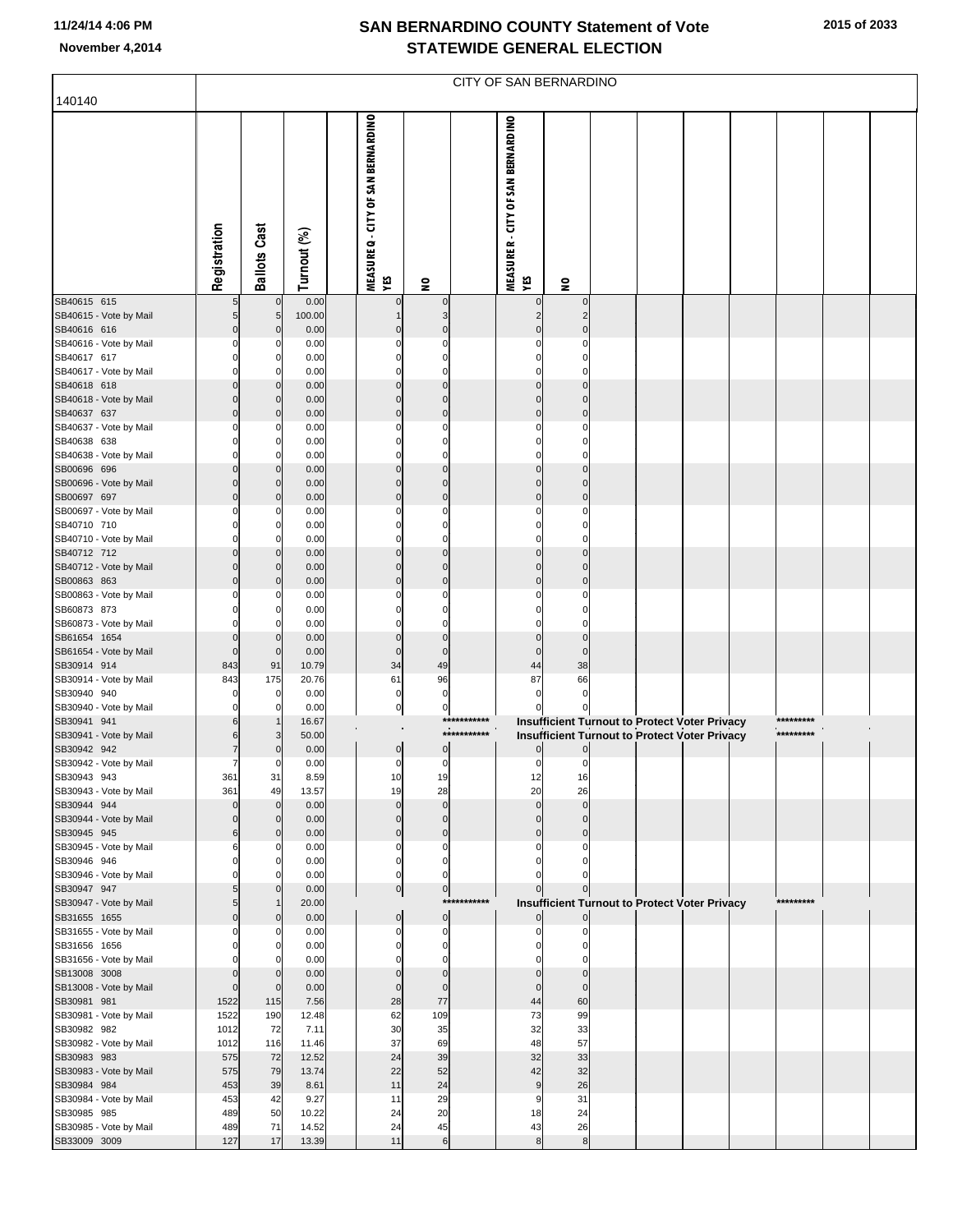| 2016 of 2033 |  |  |
|--------------|--|--|
|--------------|--|--|

| 140140                                 | CITY OF SAN BERNARDINO |                                  |                |  |                                           |                            |              |                                           |                            |  |  |                                                      |  |           |  |
|----------------------------------------|------------------------|----------------------------------|----------------|--|-------------------------------------------|----------------------------|--------------|-------------------------------------------|----------------------------|--|--|------------------------------------------------------|--|-----------|--|
|                                        | Registration           | <b>Ballots Cast</b>              | Turnout (%)    |  | MEASURE Q - CITY OF SAN BERNARDINO<br>YES | $\mathbf{S}$               |              | MEASURE R - CITY OF SAN BERNARDINO<br>YES | $\tilde{\mathbf{z}}$       |  |  |                                                      |  |           |  |
| SB33009 - Vote by Mail<br>SB60986 986  | 127<br>$\mathbf 0$     | 23<br>$\mathbf 0$                | 18.11<br>0.00  |  | $\mathbf 0$                               | 18<br>$\bf 0$              |              | 12<br>0                                   | 11<br>$\overline{0}$       |  |  |                                                      |  |           |  |
| SB60986 - Vote by Mail                 | $\mathbf 0$            | $\overline{0}$                   | 0.00           |  | $\mathbf 0$                               | $\mathbf 0$                |              | $\mathbf 0$                               | $\mathbf 0$                |  |  |                                                      |  |           |  |
| SB60987 987<br>SB60987 - Vote by Mail  | 1496<br>1496           | 163<br>222                       | 10.90<br>14.84 |  | 80<br>89                                  | 76<br>112                  |              | 87<br>99                                  | 68<br>101                  |  |  |                                                      |  |           |  |
| SB60988 988                            | 1391                   | 120                              | 8.63           |  | 50                                        | 61                         |              | 61                                        | 47                         |  |  |                                                      |  |           |  |
| SB60988 - Vote by Mail                 | 1391                   | 208                              | 14.95          |  | 64                                        | 127                        |              | 86                                        | 105                        |  |  |                                                      |  |           |  |
| SB60989 989<br>SB60989 - Vote by Mail  | 0<br>$\mathbf 0$       | $\overline{0}$<br>$\overline{0}$ | 0.00<br>0.00   |  | $\mathbf 0$<br>$\pmb{0}$                  | $\mathbf 0$<br>$\bf 0$     |              | $\mathbf 0$<br>$\mathbf 0$                | $\mathbf 0$<br>$\mathbf 0$ |  |  |                                                      |  |           |  |
| SB11002 1002                           | 1288                   | 74                               | 5.75           |  | 25                                        | 40                         |              | 23                                        | 41                         |  |  |                                                      |  |           |  |
| SB11002 - Vote by Mail                 | 1288                   | 219                              | 17.00          |  | 94                                        | 121                        |              | 116                                       | 89                         |  |  |                                                      |  |           |  |
| SB11003 1003                           | 1200                   | 130                              | 10.83          |  | 55                                        | 66                         |              | 57                                        | 62                         |  |  |                                                      |  |           |  |
| SB11003 - Vote by Mail<br>SB11004 1004 | 1200<br>1290           | 132<br>117                       | 11.00<br>9.07  |  | 57<br>44                                  | 62<br>65                   |              | 77<br>53                                  | 42<br>56                   |  |  |                                                      |  |           |  |
| SB11004 - Vote by Mail                 | 1290                   | 147                              | 11.40          |  | 63                                        | 76                         |              | 71                                        | 64                         |  |  |                                                      |  |           |  |
| SB11005 1005                           | 1213                   | 94                               | 7.75           |  | 37                                        | 49                         |              | 36                                        | 49                         |  |  |                                                      |  |           |  |
| SB11005 - Vote by Mail<br>SB11006 1006 | 1213<br>1174           | 160<br>86                        | 13.19<br>7.33  |  | 87<br>31                                  | 67<br>48                   |              | 83<br>39                                  | 64<br>40                   |  |  |                                                      |  |           |  |
| SB11006 - Vote by Mail                 | 1174                   | 154                              | 13.12          |  | 51                                        | 85                         |              | 75                                        | 58                         |  |  |                                                      |  |           |  |
| SB13007 3007                           | 0                      | $\overline{0}$                   | 0.00           |  | $\mathbf 0$                               | $\mathbf 0$                |              | $\Omega$                                  | $\mathbf 0$                |  |  |                                                      |  |           |  |
| SB13007 - Vote by Mail                 | 0                      | $\overline{0}$                   | 0.00           |  | $\pmb{0}$                                 | $\pmb{0}$                  |              | 0                                         | $\mathbf 0$                |  |  |                                                      |  |           |  |
| SB21007 1007<br>SB21007 - Vote by Mail | 354<br>354             | 19<br>50                         | 5.37<br>14.12  |  | 3<br>23                                   | 15<br>24                   |              | S<br>31                                   | 9<br>16                    |  |  |                                                      |  |           |  |
| SB31008 1008                           | 1138                   | 114                              | 10.02          |  | 42                                        | 64                         |              | 48                                        | 58                         |  |  |                                                      |  |           |  |
| SB31008 - Vote by Mail                 | 1138                   | 115                              | 10.11          |  | 45                                        | 63                         |              | 44                                        | 59                         |  |  |                                                      |  |           |  |
| SB31009 1009<br>SB31009 - Vote by Mail | 7<br>7                 | $\overline{0}$                   | 0.00<br>57.14  |  | $\overline{0}$                            | $\overline{0}$             | ************ | 0                                         | $\pmb{0}$                  |  |  | <b>Insufficient Turnout to Protect Voter Privacy</b> |  | ********* |  |
| SB31010 1010                           | 791                    | 103                              | 13.02          |  | 32                                        | 62                         |              | 39                                        | 55                         |  |  |                                                      |  |           |  |
| SB31010 - Vote by Mail                 | 791                    | 141                              | 17.83          |  | 49                                        | 80                         |              | 66                                        | 58                         |  |  |                                                      |  |           |  |
| SB31011 1011                           |                        | 0                                | 0.00           |  | 0                                         | $\mathbf 0$                |              | C                                         | $\Omega$                   |  |  |                                                      |  |           |  |
| SB31011 - Vote by Mail<br>SB31012 1012 |                        | $\mathbf 0$<br>$\Omega$          | 0.00<br>0.00   |  | $\mathbf 0$<br>$\mathbf 0$                | $\bf 0$<br>$\mathbf 0$     |              |                                           | $\Omega$                   |  |  |                                                      |  |           |  |
| SB31012 - Vote by Mail                 | 0                      | $\mathbf 0$                      | 0.00           |  | $\pmb{0}$                                 | $\overline{0}$             |              |                                           |                            |  |  |                                                      |  |           |  |
| SB31013 1013                           | 100                    |                                  | 4.00           |  |                                           |                            | ***********  |                                           |                            |  |  | <b>Insufficient Turnout to Protect Voter Privacy</b> |  | ********* |  |
| SB31013 - Vote by Mail<br>SB31014 1014 | 100<br>162             | 11<br>$\overline{7}$             | 11.00<br>4.32  |  | $\mathbf 0$                               | $\overline{7}$             |              | 0                                         | 6                          |  |  |                                                      |  |           |  |
| SB31014 - Vote by Mail                 | 162                    | 19                               | 11.73          |  | $\sqrt{5}$                                | 10                         |              | $\overline{7}$                            | 9                          |  |  |                                                      |  |           |  |
| SB61015 1015                           | 1438                   | 110                              | 7.65           |  | 34                                        | 64                         |              | 42                                        | 56                         |  |  |                                                      |  |           |  |
| SB61015 - Vote by Mail<br>SB61016 1016 | 1438                   | 181                              | 12.59          |  | 69                                        | 106                        |              | 75                                        | 90                         |  |  |                                                      |  |           |  |
| SB61016 - Vote by Mail                 | 1549<br>1549           | 141<br>212                       | 9.10<br>13.69  |  | 55<br>77                                  | 71<br>115                  |              | 60<br>79                                  | 62<br>105                  |  |  |                                                      |  |           |  |
| SB61017 1017                           | 1514                   | 142                              | 9.38           |  | 60                                        | 73                         |              | 61                                        | 67                         |  |  |                                                      |  |           |  |
| SB61017 - Vote by Mail                 | 1514                   | 162                              | 10.70          |  | 68                                        | 83                         |              | 78                                        | 68                         |  |  |                                                      |  |           |  |
| SB61018 1018<br>SB61018 - Vote by Mail | 6<br>6                 | $\overline{0}$<br>$\overline{1}$ | 0.00<br>16.67  |  | $\overline{0}$                            | 0                          | ***********  | $\mathbf 0$                               | $\overline{0}$             |  |  | <b>Insufficient Turnout to Protect Voter Privacy</b> |  | ********* |  |
| SB61019 1019                           | 661                    | 51                               | 7.72           |  | 13                                        | 31                         |              | 20                                        | 24                         |  |  |                                                      |  |           |  |
| SB61019 - Vote by Mail                 | 661                    | 94                               | 14.22          |  | 39                                        | 49                         |              | 48                                        | 43                         |  |  |                                                      |  |           |  |
| SB61020 1020<br>SB61020 - Vote by Mail | 386<br>386             | 29<br>41                         | 7.51<br>10.62  |  | 11<br>15                                  | 17<br>26                   |              | 13<br>19                                  | 15<br>20                   |  |  |                                                      |  |           |  |
| SB61021 1021                           | 71                     | $\overline{7}$                   | 9.86           |  | 3                                         | $\overline{4}$             |              | 3                                         | 3                          |  |  |                                                      |  |           |  |
| SB61021 - Vote by Mail                 | 71                     | 23                               | 32.39          |  | 3                                         | 17                         |              | 12                                        | $\overline{7}$             |  |  |                                                      |  |           |  |
| SB61619 1619                           | $\Omega$               | $\mathbf 0$                      | 0.00           |  |                                           | $\mathbf 0$                |              | $\Omega$                                  | $\Omega$                   |  |  |                                                      |  |           |  |
| SB61619 - Vote by Mail<br>SB51085 1085 | 0                      | 0                                | 0.00<br>0.00   |  | 0                                         | $\mathbf 0$<br>$\mathbf 0$ |              | C                                         | 0<br>$\Omega$              |  |  |                                                      |  |           |  |
| SB51085 - Vote by Mail                 | $\mathbf 0$            | $\overline{0}$                   | 0.00           |  | $\mathbf 0$                               | $\mathbf 0$                |              | $\mathbf 0$                               | $\mathbf 0$                |  |  |                                                      |  |           |  |
| SB51087 1087                           | 1350                   | 215                              | 15.93          |  | 99                                        | 107                        |              | 113                                       | 84                         |  |  |                                                      |  |           |  |
| SB51087 - Vote by Mail                 | 1350                   | 300                              | 22.22          |  | 152                                       | 131                        |              | 182                                       | 92                         |  |  |                                                      |  |           |  |
| SB51088 1088<br>SB51088 - Vote by Mail | 1372<br>1372           | 217<br>302                       | 15.82<br>22.01 |  | 92<br>134                                 | 105<br>152                 |              | 111<br>158                                | 81<br>119                  |  |  |                                                      |  |           |  |
| SB51089 1089                           | 1342                   | 211                              | 15.72          |  | 87                                        | 101                        |              | 100                                       | 83                         |  |  |                                                      |  |           |  |
| SB51089 - Vote by Mail                 | 1342                   | 216                              | 16.10          |  | 82                                        | 123                        |              | 114                                       | 82                         |  |  |                                                      |  |           |  |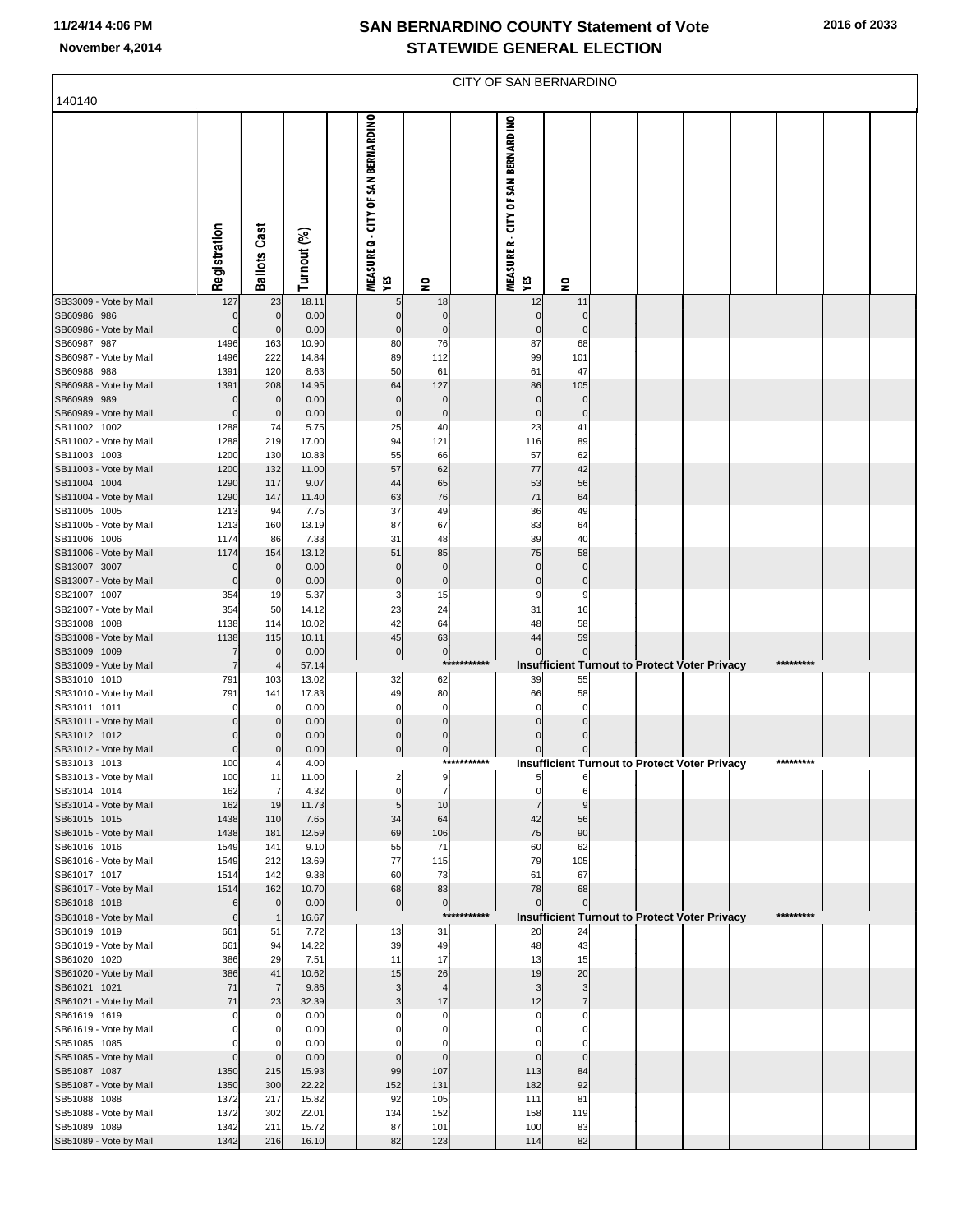|                                        | CITY OF SAN BERNARDINO |                      |                        |                                         |                               |                                           |              |                                                      |  |  |           |  |  |
|----------------------------------------|------------------------|----------------------|------------------------|-----------------------------------------|-------------------------------|-------------------------------------------|--------------|------------------------------------------------------|--|--|-----------|--|--|
| 140140                                 |                        |                      |                        |                                         |                               |                                           |              |                                                      |  |  |           |  |  |
|                                        | Registration           | <b>Ballots Cast</b>  | Turnout (%)            | MEASURE Q - CITY OF SAN BERNARDINO<br>χ | $\mathbf{S}$                  | MEASURE R - CITY OF SAN BERNARDINO<br>YES | $\mathbf{S}$ |                                                      |  |  |           |  |  |
| SB51090 1090                           | 1358                   | 137                  | 10.09                  | 58                                      | 72                            | 78                                        | 48           |                                                      |  |  |           |  |  |
| SB51090 - Vote by Mail<br>SB31094 1094 | 1358<br>448            | 201<br>21            | 14.80<br>4.69          | 77<br>5                                 | 107<br>10                     | 92<br>8                                   | 93           |                                                      |  |  |           |  |  |
| SB31094 - Vote by Mail                 | 448                    | 76                   | 16.96                  | 26                                      | 39                            | 33                                        | 31           |                                                      |  |  |           |  |  |
| SB41141 1141                           |                        | 0                    | 0.00                   |                                         | 0                             | $\mathbf 0$                               | $\Omega$     |                                                      |  |  |           |  |  |
| SB41141 - Vote by Mail                 |                        | 0                    | 0.00                   | 0                                       | 0                             | $\Omega$                                  | $\Omega$     |                                                      |  |  |           |  |  |
| SB41142 1142<br>SB41142 - Vote by Mail |                        | $\Omega$<br>$\Omega$ | 0.00<br>0.00           | $\Omega$                                | $\Omega$<br>$\mathbf 0$       | $\Omega$                                  |              |                                                      |  |  |           |  |  |
| SB11160 1160                           |                        | $\Omega$             | 0.00                   | $\mathbf 0$                             | 0                             | $\Omega$                                  |              |                                                      |  |  |           |  |  |
| SB11160 - Vote by Mail                 |                        | 5                    | 55.56                  | $\mathbf{0}$                            | 5                             |                                           | 3            |                                                      |  |  |           |  |  |
| SB11161 1161                           | 224                    | $\overline{2}$       | 0.89                   |                                         | ***********                   |                                           |              | <b>Insufficient Turnout to Protect Voter Privacy</b> |  |  | ********* |  |  |
| SB11161 - Vote by Mail<br>SB11162 1162 | 224                    | 17<br>$\mathbf 0$    | 7.59<br>0.00           | 10<br>$\Omega$                          | 7<br>$\overline{0}$           | 11<br>$\mathbf 0$                         | $\Omega$     |                                                      |  |  |           |  |  |
| SB11162 - Vote by Mail                 |                        | $\Omega$             | 0.00                   | $\mathbf 0$                             | $\mathbf 0$                   | $\Omega$                                  |              |                                                      |  |  |           |  |  |
| SB11163 1163                           |                        | $\Omega$             | 0.00                   | $\Omega$                                | $\overline{0}$                | $\Omega$                                  |              |                                                      |  |  |           |  |  |
| SB11163 - Vote by Mail                 |                        | 0                    | 0.00                   | 0                                       | 0                             |                                           |              |                                                      |  |  |           |  |  |
| SB11635 1635<br>SB11635 - Vote by Mail | 10<br>10               | $\Omega$             | 0.00<br>20.00          | $\mathsf{o}$                            | 0<br>***********              |                                           |              | <b>Insufficient Turnout to Protect Voter Privacy</b> |  |  | ********* |  |  |
| SB11636 1636                           |                        | $\Omega$             | 0.00                   | 이                                       | $\mathbf{0}$                  | $\overline{0}$                            | $\mathbf 0$  |                                                      |  |  |           |  |  |
| SB11636 - Vote by Mail                 | $\overline{2}$         |                      | 50.00                  |                                         | ***********                   |                                           |              | Insufficient Turnout to Protect Voter Privacy        |  |  | ********* |  |  |
| SB21164 1164                           | 302                    | 18                   | 5.96                   | 6                                       | 11                            | 8                                         |              |                                                      |  |  |           |  |  |
| SB21164 - Vote by Mail<br>SB21165 1165 | 302<br>597             | 89<br>55             | 29.47<br>$9.2^{\circ}$ | 26<br>25                                | 52<br>26                      | 34<br>31                                  | 44<br>22     |                                                      |  |  |           |  |  |
| SB21165 - Vote by Mail                 | 597                    | 95                   | 15.91                  | 35                                      | 54                            | 48                                        | 44           |                                                      |  |  |           |  |  |
| SB21166 1166                           | 843                    | 68                   | 8.07                   | 21                                      | 36                            | 26                                        | 29           |                                                      |  |  |           |  |  |
| SB21166 - Vote by Mail                 | 843                    | 152                  | 18.03                  | 69                                      | 76                            | 82                                        | 58           |                                                      |  |  |           |  |  |
| SB21167 1167<br>SB21167 - Vote by Mail | 112<br>112             | 8<br>9               | 7.14<br>8.04           | $\overline{2}$<br>1                     | $\,6$<br>7                    | $\mathsf 3$<br>5                          | 5<br>3       |                                                      |  |  |           |  |  |
| SB21168 1168                           | 78                     |                      | 2.56                   |                                         | ***********                   |                                           |              | <b>Insufficient Turnout to Protect Voter Privacy</b> |  |  | ********* |  |  |
| SB21168 - Vote by Mail                 | 78                     | 6                    | 7.69                   |                                         | 5                             |                                           |              |                                                      |  |  |           |  |  |
| SB21169 1169                           | 71                     | 5                    | 7.04                   |                                         |                               |                                           |              |                                                      |  |  |           |  |  |
| SB21169 - Vote by Mail<br>SB21657 1657 | 71<br>$\Omega$         | 19<br>$\Omega$       | 26.76<br>0.00          | 12<br>$\Omega$                          | 5<br>$\overline{0}$           | 13<br>$\mathbf 0$                         | $\Omega$     |                                                      |  |  |           |  |  |
| SB21657 - Vote by Mail                 | 0                      | 0                    | 0.00                   | 0                                       | 0                             | $\mathbf 0$                               | 0            |                                                      |  |  |           |  |  |
| SB41170 1170                           | 1382                   | 204                  | 14.76                  | 85                                      | 102                           | 97                                        | 82           |                                                      |  |  |           |  |  |
| SB41170 - Vote by Mail                 | 1382                   | 319                  | 23.08                  | 140                                     | 164                           | 171                                       | 128          |                                                      |  |  |           |  |  |
| SB41171 1171<br>SB41171 - Vote by Mail | 6<br>6                 | $\mathbf 0$<br>3     | 0.00<br>50.00          | 이                                       | 0<br>***********              | $\overline{0}$                            | 0            | <b>Insufficient Turnout to Protect Voter Privacy</b> |  |  | ********* |  |  |
| SB41172 1172                           | 10                     |                      | 10.00                  |                                         | ***********                   |                                           |              | <b>Insufficient Turnout to Protect Voter Privacy</b> |  |  | ********* |  |  |
| SB41172 - Vote by Mail                 | 10                     | 3                    | 30.00                  |                                         | ***********                   |                                           |              | <b>Insufficient Turnout to Protect Voter Privacy</b> |  |  | ********* |  |  |
| SB41173 1173                           | 1017                   | 152                  | 14.95                  | 75                                      | 60                            | 71                                        | 59           |                                                      |  |  |           |  |  |
| SB41173 - Vote by Mail<br>SB41174 1174 | 1017<br>1130           | 301<br>170           | 29.60<br>15.04         | 131<br>66                               | 151<br>93                     | 173<br>79                                 | 105<br>80    |                                                      |  |  |           |  |  |
| SB41174 - Vote by Mail                 | 1130                   | 282                  | 24.96                  | 152                                     | 122                           | 171                                       | 98           |                                                      |  |  |           |  |  |
| SB41175 1175                           | 0                      |                      | 0.00                   |                                         | ***********                   |                                           |              | <b>Insufficient Turnout to Protect Voter Privacy</b> |  |  | ********* |  |  |
| SB41175 - Vote by Mail                 | 0                      | 0                    | 0.00                   | 0                                       | 0                             | $\mathbf{0}$                              |              |                                                      |  |  |           |  |  |
| SB41176 1176<br>SB41176 - Vote by Mail | 5<br>5                 | 0<br>$\overline{2}$  | 0.00<br>40.00          | $\mathbf{0}$                            | $\overline{0}$<br>*********** |                                           |              | <b>Insufficient Turnout to Protect Voter Privacy</b> |  |  | ********* |  |  |
| SB41177 1177                           | 269                    | 6                    | 2.23                   | $\overline{2}$                          | $\overline{4}$                |                                           |              |                                                      |  |  |           |  |  |
| SB41177 - Vote by Mail                 | 269                    | 57                   | 21.19                  | 30                                      | 23                            | 32                                        | 21           |                                                      |  |  |           |  |  |
| SB41178 1178                           |                        | $\mathbf 0$          | 0.00                   | $\overline{0}$                          | $\overline{0}$<br>*********** | $\overline{0}$                            | $\mathbf 0$  |                                                      |  |  | ********* |  |  |
| SB41178 - Vote by Mail<br>SB41179 1179 | 458                    | 46                   | 100.00<br>10.04        | 13                                      | 32                            | 18                                        | 25           | Insufficient Turnout to Protect Voter Privacy        |  |  |           |  |  |
| SB41179 - Vote by Mail                 | 458                    | 96                   | 20.96                  | 46                                      | 46                            | 48                                        | 42           |                                                      |  |  |           |  |  |
| SB41180 1180                           | 1100                   | 104                  | 9.45                   | 37                                      | 56                            | 45                                        | 44           |                                                      |  |  |           |  |  |
| SB41180 - Vote by Mail                 | 1100                   | 307                  | 27.91                  | 112                                     | 164                           | 143                                       | 120          |                                                      |  |  |           |  |  |
| SB41181 1181<br>SB41181 - Vote by Mail | 62<br>62               | $\overline{4}$<br>32 | 6.45<br>51.61          | 11                                      | ***********<br>21             | 22                                        | 10           | <b>Insufficient Turnout to Protect Voter Privacy</b> |  |  | ********* |  |  |
| SB41182 1182                           | 262                    | 25                   | 9.54                   | 9                                       | 14                            | 11                                        | 12           |                                                      |  |  |           |  |  |
| SB41182 - Vote by Mail                 | 262                    | 58                   | 22.14                  | 27                                      | 29                            | 32                                        | 22           |                                                      |  |  |           |  |  |
| SB41183 1183                           | 641                    | 113                  | 17.63                  | 43                                      | 62                            | 62                                        | 42           |                                                      |  |  |           |  |  |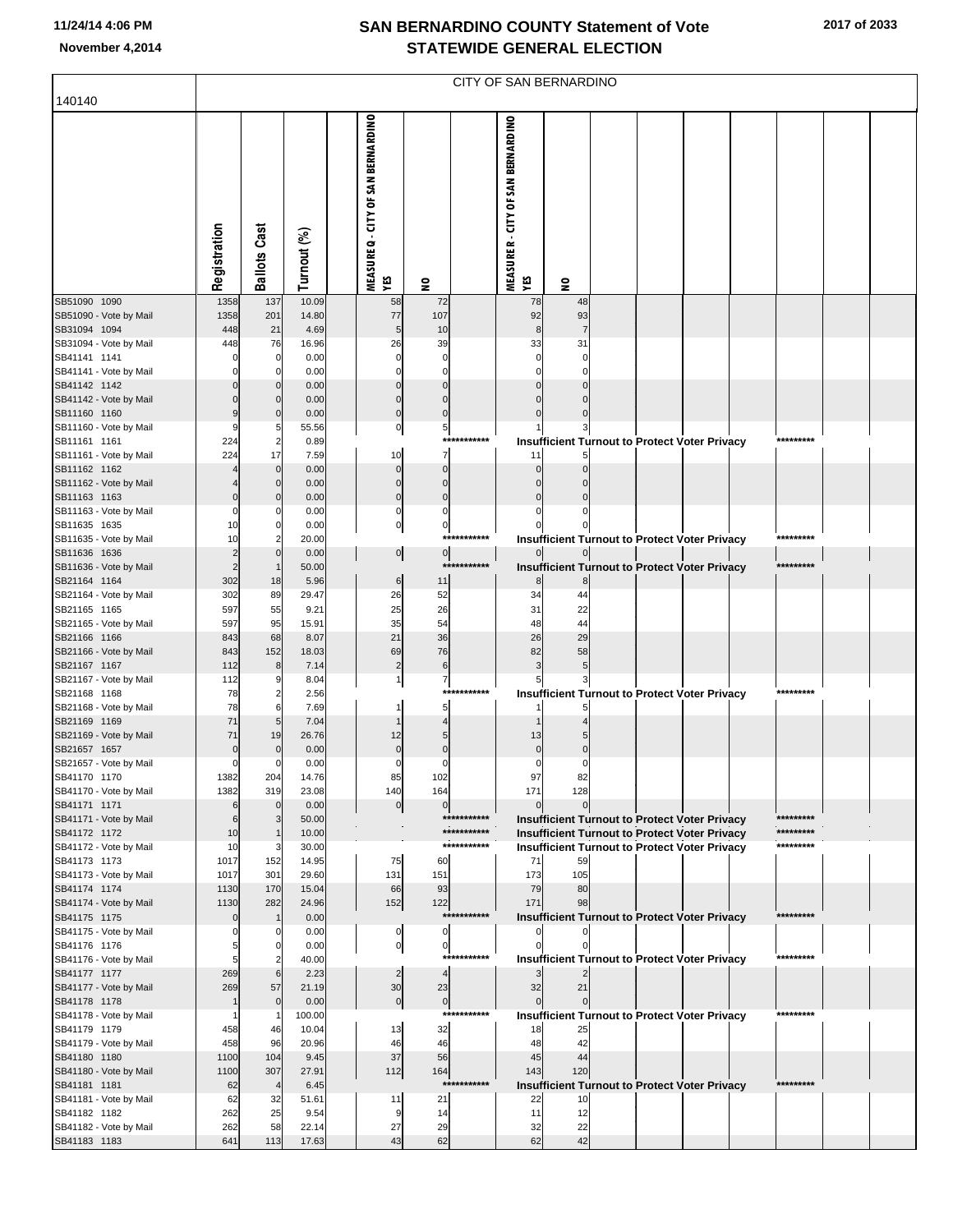|  |  | 2018 of 2033 |
|--|--|--------------|
|--|--|--------------|

|                                        | CITY OF SAN BERNARDINO |                               |                |                                           |                      |                          |         |                                                  |                              |  |  |                                                      |  |           |  |
|----------------------------------------|------------------------|-------------------------------|----------------|-------------------------------------------|----------------------|--------------------------|---------|--------------------------------------------------|------------------------------|--|--|------------------------------------------------------|--|-----------|--|
| 140140                                 |                        |                               |                |                                           |                      |                          |         |                                                  |                              |  |  |                                                      |  |           |  |
|                                        | Registration           | <b>Ballots Cast</b>           | Turnout (%)    | <b>MEASURE Q - CITY OF SAN BERNARDINO</b> | ΥÉS                  | $\mathbf{S}$             |         | <b>MEASURE R - CITY OF SAN BERNARDINO</b><br>YÉS | $\mathbf{S}$                 |  |  |                                                      |  |           |  |
| SB41183 - Vote by Mail                 | 641                    | 223                           | 34.79          |                                           | 110                  | 98                       |         | 147                                              | 56                           |  |  |                                                      |  |           |  |
| SB41184 1184<br>SB41184 - Vote by Mail | 78<br>78               | 9<br>37                       | 11.54<br>47.44 |                                           | 5<br>25              | 11                       |         | 5<br>27                                          | 9                            |  |  |                                                      |  |           |  |
| SB41185 1185                           | 186                    | 35                            | 18.82          |                                           | 25                   | 10                       |         | 27                                               | 8                            |  |  |                                                      |  |           |  |
| SB41185 - Vote by Mail                 | 186                    | 78                            | 41.94          |                                           | 47                   | 25                       |         | 46                                               | 24                           |  |  |                                                      |  |           |  |
| SB41186 1186                           | 1196                   | 241                           | 20.15          |                                           | 110                  | 107                      |         | 132                                              | 85                           |  |  |                                                      |  |           |  |
| SB41186 - Vote by Mail<br>SB41187 1187 | 1196<br>128            | 317<br>8                      | 26.51<br>6.25  |                                           | 154<br>3             | 154<br>5                 |         | 167<br>6                                         | 128                          |  |  |                                                      |  |           |  |
| SB41187 - Vote by Mail                 | 128                    | 64                            | 50.00          |                                           | 51                   | 11                       |         | 53                                               | 8                            |  |  |                                                      |  |           |  |
| SB41197 1197                           | 164                    | 12                            | 7.32           |                                           | 0                    | 7                        |         | 3                                                | 5                            |  |  |                                                      |  |           |  |
| SB41197 - Vote by Mail                 | 164                    | 20                            | 12.20          |                                           |                      | 9                        |         | 8                                                | 9                            |  |  |                                                      |  |           |  |
| SB41672 1672                           | 131                    | 8                             | 6.11           |                                           | 2                    | 5                        |         | 5                                                | $\overline{\mathbf{c}}$<br>8 |  |  |                                                      |  |           |  |
| SB41672 - Vote by Mail<br>SB41674 1674 | 131                    | 18<br>$\mathbf 0$             | 13.74<br>0.00  |                                           | 8<br>$\Omega$        | 8<br>$\overline{0}$      |         | $\mathbf 0$                                      | $\overline{0}$               |  |  |                                                      |  |           |  |
| SB41674 - Vote by Mail                 | 0                      | $\mathbf 0$                   | 0.00           |                                           | $\mathbf 0$          | $\mathbf{0}$             |         | $\mathbf 0$                                      | $\mathbf 0$                  |  |  |                                                      |  |           |  |
| SB41675 1675                           | 2                      | 0                             | 0.00           |                                           |                      | 0                        |         | 0                                                | $\mathbf 0$                  |  |  |                                                      |  |           |  |
| SB41675 - Vote by Mail                 |                        | 0<br>$\Omega$                 | 0.00           |                                           |                      | 0<br>0                   |         | 0<br>$\mathbf 0$                                 | $\mathbf 0$<br>$\mathbf 0$   |  |  |                                                      |  |           |  |
| SB43019 3019<br>SB43019 - Vote by Mail |                        | $\mathbf 0$                   | 0.00<br>0.00   |                                           | 0                    | $\mathbf 0$              |         | $\pmb{0}$                                        | $\bf{0}$                     |  |  |                                                      |  |           |  |
| SB71188 1188                           | 1402                   | 273                           | 19.47          |                                           | 164                  | 89                       |         | 179                                              | 76                           |  |  |                                                      |  |           |  |
| SB71188 - Vote by Mail                 | 1402                   | 404                           | 28.82          |                                           | 246                  | 149                      |         | 277                                              | 111                          |  |  |                                                      |  |           |  |
| SB71189 1189<br>SB71189 - Vote by Mail | 539<br>539             | 46<br>190                     | 8.53<br>35.25  |                                           | 27<br>86             | 15<br>97                 |         | 29<br>108                                        | 14<br>73                     |  |  |                                                      |  |           |  |
| SB71190 1190                           | 1392                   | 150                           | 10.78          |                                           | 66                   | 73                       |         | 69                                               | 65                           |  |  |                                                      |  |           |  |
| SB71190 - Vote by Mail                 | 1392                   | 295                           | 21.19          |                                           | 123                  | 155                      |         | 176                                              | 101                          |  |  |                                                      |  |           |  |
| SB71191 1191                           | 229                    | 18                            | 7.86           |                                           | 6                    | 12                       |         | $\overline{7}$                                   | 11                           |  |  |                                                      |  |           |  |
| SB71191 - Vote by Mail<br>SB71192 1192 | 229<br>587             | 26<br>29                      | 11.35<br>4.94  |                                           | 12<br>12             | 12<br>15                 |         | 10<br>9                                          | 12<br>17                     |  |  |                                                      |  |           |  |
| SB71192 - Vote by Mail                 | 587                    | 62                            | 10.56          |                                           | 28                   | 32                       |         | 29                                               | 30                           |  |  |                                                      |  |           |  |
| SB71193 1193                           | 520                    | 19                            | 3.65           |                                           | 9                    | $\boldsymbol{9}$         |         | 11                                               | $\overline{7}$               |  |  |                                                      |  |           |  |
| SB71193 - Vote by Mail                 | 520                    | 51                            | 9.81           |                                           | 24                   | 25                       |         | 26                                               | 22                           |  |  |                                                      |  |           |  |
| SB71194 1194<br>SB71194 - Vote by Mail | 8<br>8                 | $\mathbf 0$<br>$\overline{2}$ | 0.00<br>25.00  |                                           | $\overline{0}$       | $\pmb{0}$<br>****        |         | $\mathbf 0$                                      | $\overline{0}$               |  |  | Insufficient Turnout to Protect Voter Privacy        |  | ********* |  |
| SB71195 1195                           | 667                    | 25                            | 3.75           |                                           | $\overline{z}$       | 17                       |         | 11                                               | 12                           |  |  |                                                      |  |           |  |
| SB71195 - Vote by Mail                 | 667                    | 96                            | 14.39          |                                           | 35                   | 57                       |         | 46                                               | 48                           |  |  |                                                      |  |           |  |
| SB71196 1196                           | $\Omega$               | $\mathbf 0$                   | 0.00           |                                           | 0                    | $\mathbf 0$              |         | $\mathbf 0$                                      | $\mathbf 0$                  |  |  |                                                      |  |           |  |
| SB71196 - Vote by Mail<br>SB71198 1198 | $\mathbf 0$<br>658     | $\mathbf 0$<br>47             | 0.00<br>7.14   |                                           | $\mathbf 0$<br>20    | $\mathbf 0$<br>24        |         | $\pmb{0}$<br>22                                  | $\mathbf 0$<br>22            |  |  |                                                      |  |           |  |
| SB71198 - Vote by Mail                 | 658                    | 72                            | 10.94          |                                           | 21                   | 44                       |         | 37                                               | 28                           |  |  |                                                      |  |           |  |
| SB71670 1670                           | 236                    | 14                            | 5.93           |                                           |                      | 7                        |         | $\overline{\mathbf{c}}$                          | 10                           |  |  |                                                      |  |           |  |
| SB71670 - Vote by Mail<br>SB71671 1671 | 236<br>21              | 44<br>$\overline{0}$          | 18.64<br>0.00  |                                           | 11<br>$\overline{0}$ | 28<br>$\pmb{0}$          |         | 18<br>$\mathbf 0$                                | 22<br>$\mathbf 0$            |  |  |                                                      |  |           |  |
| SB71671 - Vote by Mail                 | 21                     | $\overline{2}$                | 9.52           |                                           |                      | ****                     | ******* |                                                  |                              |  |  | <b>Insufficient Turnout to Protect Voter Privacy</b> |  | ********* |  |
| SB31207 1207                           | $\Omega$               | $\overline{0}$                | 0.00           |                                           | $\overline{0}$       | $\overline{0}$           |         |                                                  |                              |  |  |                                                      |  |           |  |
| SB31207 - Vote by Mail                 | 0                      | $\mathbf 0$                   | 0.00           |                                           | $\overline{0}$       | $\overline{0}$           |         | $\mathbf 0$                                      | $\mathbf 0$                  |  |  |                                                      |  |           |  |
| SB31208 1208<br>SB31208 - Vote by Mail |                        | 0<br>0                        | 0.00<br>0.00   |                                           | 0                    | 0<br>0                   |         | 0<br>0                                           | 0<br>0                       |  |  |                                                      |  |           |  |
| SB31213 1213                           |                        | 0                             | 0.00           |                                           |                      | 0                        |         | $\mathbf 0$                                      | $\mathbf 0$                  |  |  |                                                      |  |           |  |
| SB31213 - Vote by Mail                 |                        | $\mathbf 0$                   | 0.00           |                                           | $\mathbf 0$          | $\mathbf 0$              |         | $\mathbf 0$                                      | $\mathbf 0$                  |  |  |                                                      |  |           |  |
| SB31214 1214                           | 1669                   | 130                           | 7.79           |                                           | 51                   | 65                       |         | 62                                               | 52                           |  |  |                                                      |  |           |  |
| SB31214 - Vote by Mail<br>SB31659 1659 | 1669                   | 246<br>0                      | 14.74<br>0.00  |                                           | 104<br>0             | 130<br>0                 |         | 137<br>0                                         | 91<br>0                      |  |  |                                                      |  |           |  |
| SB31659 - Vote by Mail                 |                        | 0                             | 0.00           |                                           |                      | 0                        |         | $\mathbf 0$                                      | 0                            |  |  |                                                      |  |           |  |
| SB31660 1660                           |                        | $\Omega$                      | 0.00           |                                           | 0                    | 0                        |         | $\mathbf 0$                                      | $\mathbf 0$                  |  |  |                                                      |  |           |  |
| SB31660 - Vote by Mail                 |                        | 0                             | 0.00           |                                           | $\Omega$             | $\mathbf 0$              |         | $\mathbf 0$                                      | $\mathbf 0$                  |  |  |                                                      |  |           |  |
| SB31661 1661<br>SB31661 - Vote by Mail | 0                      | $\mathbf 0$<br>$\mathbf 0$    | 0.00<br>0.00   |                                           | $\Omega$<br>$\Omega$ | $\mathbf 0$<br>$\pmb{0}$ |         | $\mathbf 0$<br>$\mathbf 0$                       | $\mathbf 0$<br>$\bf{0}$      |  |  |                                                      |  |           |  |
| SB11215 1215                           | 42                     | 0                             | 0.00           |                                           |                      | 0                        |         | $\mathbf 0$                                      | $\Omega$                     |  |  |                                                      |  |           |  |
| SB11215 - Vote by Mail                 | 42                     | 9                             | 21.43          |                                           |                      | 3                        |         | 5                                                |                              |  |  |                                                      |  |           |  |
| SB11216 1216                           | 200                    | 11                            | 5.50           |                                           |                      | 10                       |         | 6<br>$\overline{7}$                              | 5                            |  |  |                                                      |  |           |  |
| SB11216 - Vote by Mail                 | 200                    | 14                            | 7.00           |                                           |                      | 9                        |         |                                                  | $\,6$                        |  |  |                                                      |  |           |  |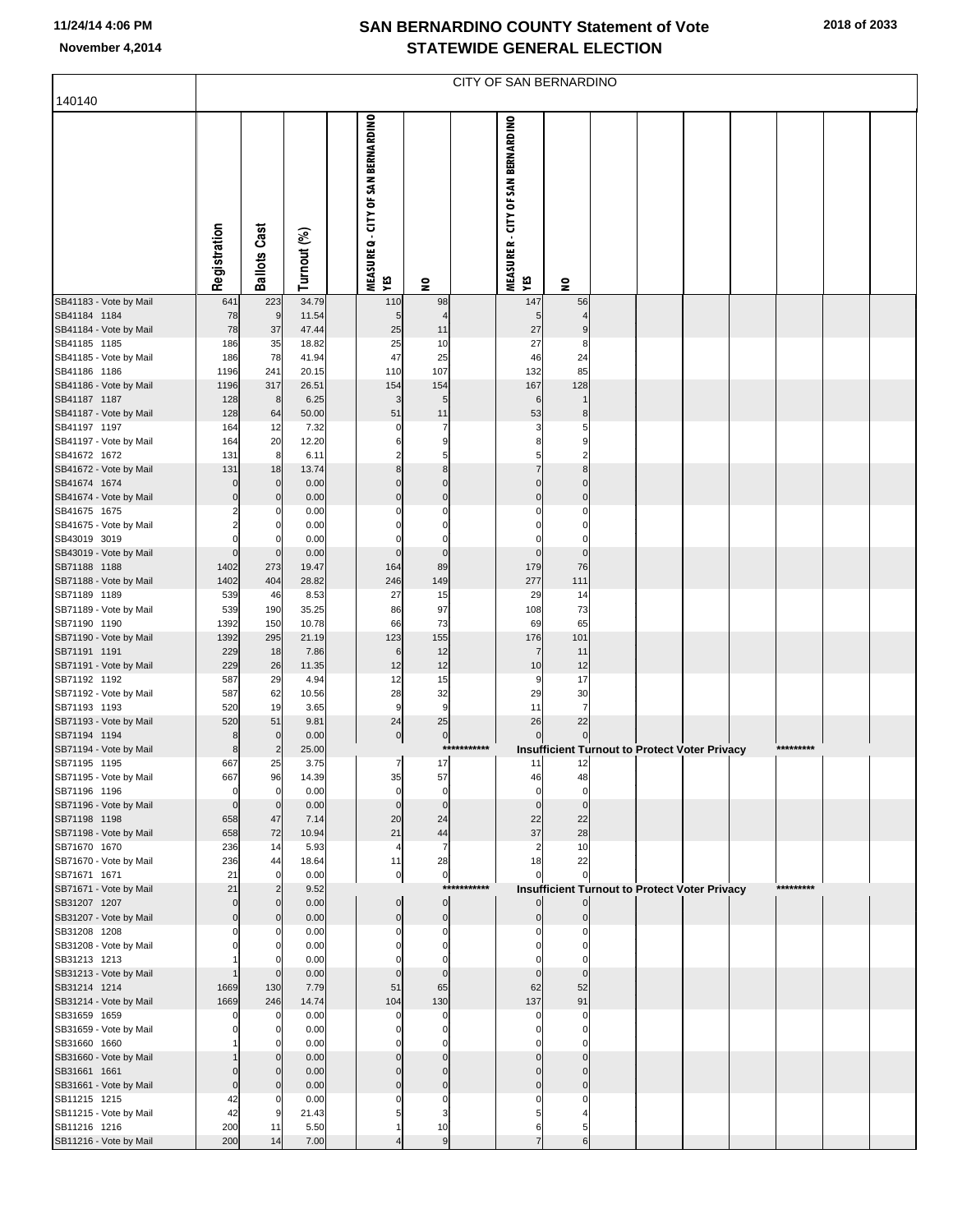| 2019 of 2033 |  |
|--------------|--|
|--------------|--|

|                                        | CITY OF SAN BERNARDINO |                               |               |  |                                           |                                  |             |                                          |                      |  |  |                                                      |  |           |  |
|----------------------------------------|------------------------|-------------------------------|---------------|--|-------------------------------------------|----------------------------------|-------------|------------------------------------------|----------------------|--|--|------------------------------------------------------|--|-----------|--|
| 140140                                 |                        |                               |               |  |                                           |                                  |             |                                          |                      |  |  |                                                      |  |           |  |
|                                        | Registration           | <b>Ballots Cast</b>           | Turnout (%)   |  | MEASURE Q - CITY OF SAN BERNARDINO<br>YES | $\mathbf{S}$                     |             | MEASURE R - CITY OF SAN BERNARDINO<br>٧Ë | $\mathbf{S}$         |  |  |                                                      |  |           |  |
| SB11217 1217                           |                        | $\mathbf 0$                   | 0.00          |  |                                           | $\Omega$                         |             |                                          |                      |  |  |                                                      |  |           |  |
| SB11217 - Vote by Mail                 |                        | $\mathbf 0$                   | 0.00          |  |                                           |                                  |             |                                          |                      |  |  |                                                      |  |           |  |
| SB11218 1218<br>SB11218 - Vote by Mail | 246<br>246             | 12<br>29                      | 4.88<br>11.79 |  |                                           | 19                               |             | 15                                       | 12                   |  |  |                                                      |  |           |  |
| SB11219 1219                           |                        | $\mathbf 0$                   | 0.00          |  |                                           | 0                                |             | 0                                        | $\Omega$             |  |  |                                                      |  |           |  |
| SB11219 - Vote by Mail                 |                        | $\mathbf 0$                   | 0.00          |  |                                           | O                                |             |                                          | n                    |  |  |                                                      |  |           |  |
| SB11220 1220                           |                        | $\Omega$                      | 0.00          |  |                                           |                                  |             |                                          |                      |  |  |                                                      |  |           |  |
| SB11220 - Vote by Mail<br>SB11221 1221 |                        | $\Omega$<br>$\Omega$          | 0.00<br>0.00  |  |                                           | U                                |             |                                          |                      |  |  |                                                      |  |           |  |
| SB11221 - Vote by Mail                 |                        | 0                             | 0.00          |  |                                           | 0                                |             |                                          |                      |  |  |                                                      |  |           |  |
| SB11222 1222                           |                        | $\Omega$                      | 0.00          |  |                                           |                                  |             |                                          |                      |  |  |                                                      |  |           |  |
| SB11222 - Vote by Mail                 |                        | $\Omega$                      | 0.00          |  |                                           |                                  |             |                                          |                      |  |  |                                                      |  |           |  |
| SB11223 1223                           |                        | $\Omega$                      | 0.00          |  |                                           |                                  |             |                                          |                      |  |  |                                                      |  |           |  |
| SB11223 - Vote by Mail<br>SB11224 1224 | 396                    | $\mathbf 0$<br>26             | 0.00<br>6.57  |  | 6                                         | $\Omega$<br>18                   |             | 11                                       | 15                   |  |  |                                                      |  |           |  |
| SB11224 - Vote by Mail                 | 396                    | 40                            | 10.10         |  | 10                                        | 29                               |             | 15                                       | 25                   |  |  |                                                      |  |           |  |
| SB11225 1225                           | 372                    | 29                            | 7.80          |  | 14                                        | 14                               |             | 18                                       | 9                    |  |  |                                                      |  |           |  |
| SB11225 - Vote by Mail                 | 372                    | 41                            | 11.02         |  | 12                                        | 26                               |             | 22                                       | 16                   |  |  |                                                      |  |           |  |
| SB11226 1226                           | 10                     | $\mathbf 0$                   | 0.00          |  | $\overline{0}$                            | $\overline{0}$                   | *********** | $\Omega$                                 |                      |  |  |                                                      |  | ********* |  |
| SB11226 - Vote by Mail<br>SB11227 1227 | 10                     | $\overline{1}$<br>$\mathbf 0$ | 10.00<br>0.00 |  | $\overline{0}$                            | $\overline{0}$                   |             |                                          |                      |  |  | Insufficient Turnout to Protect Voter Privacy        |  |           |  |
| SB11227 - Vote by Mail                 |                        |                               | 14.29         |  |                                           |                                  | *********** |                                          |                      |  |  | <b>Insufficient Turnout to Protect Voter Privacy</b> |  | ********* |  |
| SB11228 1228                           |                        | $\Omega$                      | 0.00          |  | O                                         | 0                                |             |                                          |                      |  |  |                                                      |  |           |  |
| SB11228 - Vote by Mail                 |                        | $\mathbf 0$                   | 0.00          |  | O                                         | $\Omega$                         |             |                                          |                      |  |  |                                                      |  |           |  |
| SB11229 1229<br>SB11229 - Vote by Mail |                        | $\Omega$<br>$\Omega$          | 0.00<br>0.00  |  |                                           | ŋ                                |             |                                          |                      |  |  |                                                      |  |           |  |
| SB11230 1230                           |                        | $\Omega$                      | 0.00          |  | ŋ                                         | $\Omega$                         |             |                                          |                      |  |  |                                                      |  |           |  |
| SB11230 - Vote by Mail                 |                        | O                             | 0.00          |  | 0                                         | 0                                |             |                                          |                      |  |  |                                                      |  |           |  |
| SB11231 1231                           |                        |                               | 0.00          |  | 0                                         | $\Omega$                         |             |                                          |                      |  |  |                                                      |  |           |  |
| SB11231 - Vote by Mail<br>SB11232 1232 | 44                     | $\Omega$                      | 0.00<br>9.09  |  | $\mathbf{0}$                              | 0<br>****                        | *******     |                                          |                      |  |  | Insufficient Turnout to Protect Voter Privacy        |  | ********* |  |
| SB11232 - Vote by Mail                 | 44                     | 6                             | 13.64         |  | 3                                         | $\overline{\mathbf{3}}$          |             |                                          |                      |  |  |                                                      |  |           |  |
| SB11233 1233                           | 726                    | 37                            | 5.10          |  | 12                                        | 20                               |             | 14                                       | 18                   |  |  |                                                      |  |           |  |
| SB11233 - Vote by Mail                 | 726                    | 50                            | 6.89          |  | 17                                        | 29                               |             | 16                                       | 29                   |  |  |                                                      |  |           |  |
| SB11632 1632                           |                        | 0<br>$\mathbf 0$              | 0.00<br>0.00  |  |                                           | O                                |             | ŋ                                        | n                    |  |  |                                                      |  |           |  |
| SB11632 - Vote by Mail<br>SB11633 1633 |                        | $\Omega$                      | 0.00          |  |                                           |                                  |             |                                          |                      |  |  |                                                      |  |           |  |
| SB11633 - Vote by Mail                 |                        | $\mathbf 0$                   | 0.00          |  | ŋ                                         | $\Omega$                         |             | $\Omega$                                 | $\Omega$             |  |  |                                                      |  |           |  |
| SB11634 1634                           |                        | $\mathbf 0$                   | 0.00          |  | $\Omega$                                  | $\Omega$                         |             | $\overline{0}$                           | $\Omega$             |  |  |                                                      |  |           |  |
| SB11634 - Vote by Mail                 |                        | 0                             | 0.00          |  | O                                         | 0                                |             | 0                                        | 0                    |  |  |                                                      |  |           |  |
| SB11669 1669<br>SB11669 - Vote by Mail |                        | $\mathbf 0$<br>$\mathbf 0$    | 0.00<br>0.00  |  | O                                         | $\Omega$<br>$\Omega$             |             | n<br>n                                   | $\Omega$<br>O        |  |  |                                                      |  |           |  |
| SB13011 3011                           |                        | $\Omega$                      | 0.00          |  |                                           | ŋ                                |             | U                                        |                      |  |  |                                                      |  |           |  |
| SB13011 - Vote by Mail                 |                        | $\mathbf 0$                   | 0.00          |  |                                           | $\Omega$                         |             | U                                        | $\Omega$             |  |  |                                                      |  |           |  |
| SB13016 3016                           |                        | $\mathbf 0$                   | 0.00          |  | $\Omega$                                  | $\mathbf 0$                      |             | U                                        | $\mathbf 0$          |  |  |                                                      |  |           |  |
| SB13016 - Vote by Mail<br>SB21234 1234 | 1428                   | $\mathbf 0$<br>172            | 0.00<br>12.04 |  | 0<br>75                                   | $\overline{0}$<br>89             |             | 0<br>87                                  | $\overline{0}$<br>75 |  |  |                                                      |  |           |  |
| SB21234 - Vote by Mail                 | 1428                   | 227                           | 15.90         |  | 75                                        | 139                              |             | 92                                       | 120                  |  |  |                                                      |  |           |  |
| SB21235 1235                           | 920                    | 65                            | 7.07          |  | 18                                        | 42                               |             | 20                                       | 38                   |  |  |                                                      |  |           |  |
| SB21235 - Vote by Mail                 | 920                    | 104                           | 11.30         |  | 40                                        | 59                               |             | 50                                       | 50                   |  |  |                                                      |  |           |  |
| SB21236 1236<br>SB21236 - Vote by Mail | 1116<br>1116           | 86<br>161                     | 7.71<br>14.43 |  | 38<br>76                                  | 47<br>74                         |             | 41<br>80                                 | 42<br>72             |  |  |                                                      |  |           |  |
| SB21237 1237                           | 1636                   | 73                            | 4.46          |  | 34                                        | 37                               |             | 37                                       | 31                   |  |  |                                                      |  |           |  |
| SB21237 - Vote by Mail                 | 1636                   | 156                           | 9.54          |  | 55                                        | 85                               |             | 77                                       | 64                   |  |  |                                                      |  |           |  |
| SB21238 1238                           | 1526                   | 88                            | 5.77          |  | 33                                        | 53                               |             | 39                                       | 46                   |  |  |                                                      |  |           |  |
| SB21238 - Vote by Mail                 | 1526                   | 155                           | 10.16         |  | 51                                        | 99                               |             | 55                                       | 87                   |  |  |                                                      |  |           |  |
| SB21662 1662<br>SB21662 - Vote by Mail | 92<br>92               | $\,$ 8<br>20                  | 8.70<br>21.74 |  | $\overline{4}$<br>11                      | $\overline{2}$<br>8 <sup>1</sup> |             | $\overline{4}$<br>9                      | $\overline{2}$<br>10 |  |  |                                                      |  |           |  |
| SB23021 3021                           | 268                    | 31                            | 11.57         |  | 15                                        | 14                               |             | 19                                       | 9                    |  |  |                                                      |  |           |  |
| SB23021 - Vote by Mail                 | 268                    | 52                            | 19.40         |  | 21                                        | 31                               |             | 24                                       | 27                   |  |  |                                                      |  |           |  |
| SB31658 1658                           | $\Omega$               | $\mathbf 0$                   | 0.00          |  | $\mathbf 0$                               | $\overline{0}$                   |             | $\Omega$                                 | $\overline{0}$       |  |  |                                                      |  |           |  |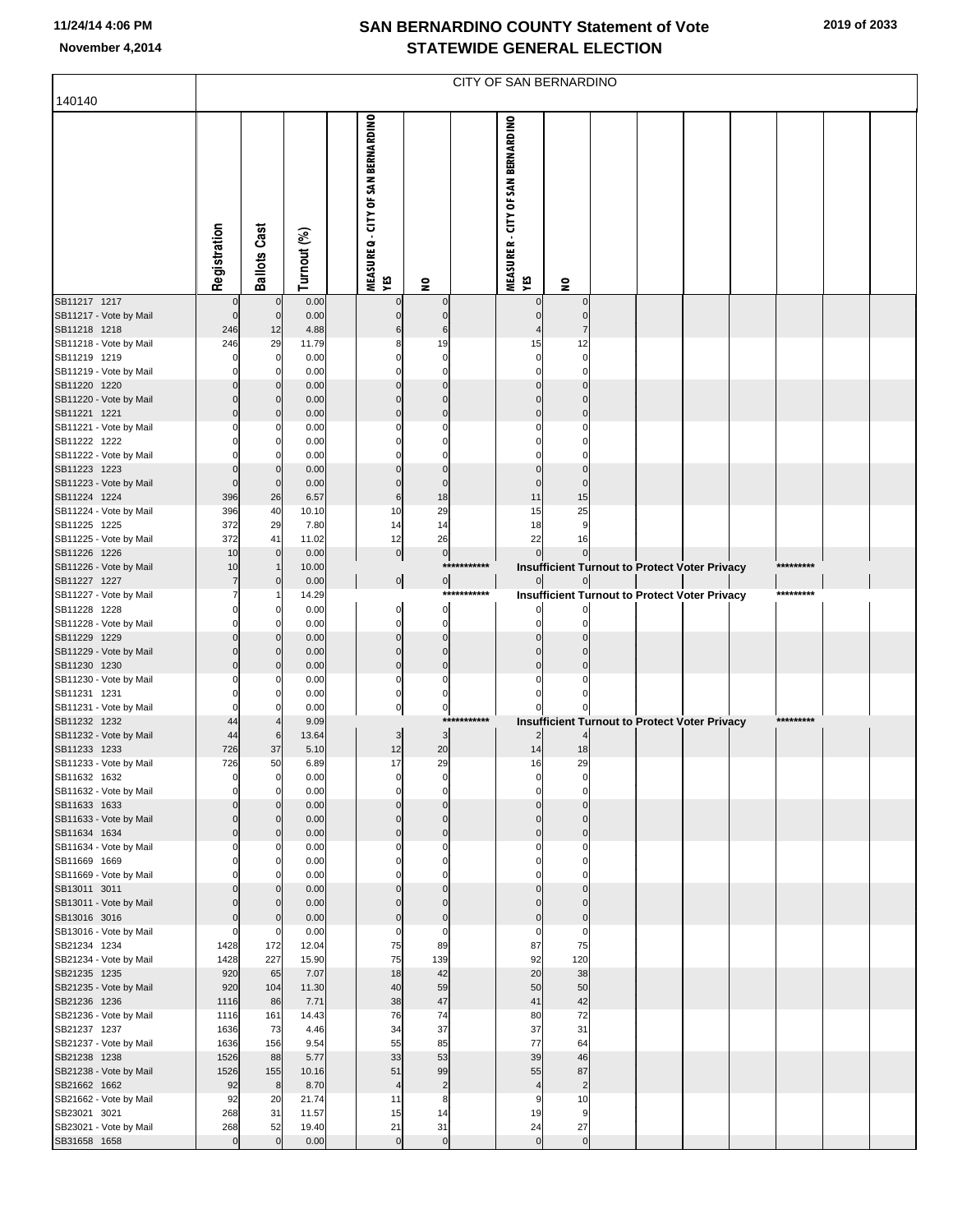| 2020 of 2033 |  |  |
|--------------|--|--|
|--------------|--|--|

| 140140                                 | CITY OF SAN BERNARDINO |                            |                |  |                                           |                                  |             |                                           |                |  |  |                                                      |  |           |  |
|----------------------------------------|------------------------|----------------------------|----------------|--|-------------------------------------------|----------------------------------|-------------|-------------------------------------------|----------------|--|--|------------------------------------------------------|--|-----------|--|
|                                        |                        |                            |                |  |                                           |                                  |             |                                           |                |  |  |                                                      |  |           |  |
|                                        | Registration           | <b>Ballots Cast</b>        | Turnout (%)    |  | MEASURE Q - CITY OF SAN BERNARDINO<br>YES | $\mathbf{S}$                     |             | MEASURE R - CITY OF SAN BERNARDINO<br>YES | $\mathbf{S}$   |  |  |                                                      |  |           |  |
| SB31658 - Vote by Mail                 | $\Omega$               | $\pmb{0}$                  | 0.00           |  |                                           | $\mathbf 0$                      |             | 0                                         | $\Omega$       |  |  |                                                      |  |           |  |
| SB33010 3010<br>SB33010 - Vote by Mail | 153<br>153             | $\boldsymbol{9}$<br>14     | 5.88<br>9.15   |  |                                           | 2<br>10                          |             | 6                                         | 2<br>8         |  |  |                                                      |  |           |  |
| SB33012 3012                           |                        | 0                          | 0.00           |  |                                           | 0                                |             | 0                                         | 0              |  |  |                                                      |  |           |  |
| SB33012 - Vote by Mail                 |                        | 0                          | 0.00           |  |                                           | $\Omega$                         |             | 0                                         | 0              |  |  |                                                      |  |           |  |
| SB33013 3013                           |                        | 0                          | 0.00           |  |                                           | $\Omega$                         |             | 0                                         | 0              |  |  |                                                      |  |           |  |
| SB33013 - Vote by Mail<br>SB33014 3014 |                        | $\mathbf 0$<br>$\mathbf 0$ | 0.00<br>0.00   |  |                                           | $\Omega$<br>$\Omega$             |             | 0                                         | $\Omega$<br>0  |  |  |                                                      |  |           |  |
| SB33014 - Vote by Mail                 |                        | $\mathbf 0$                | 0.00           |  |                                           | $\mathbf 0$                      |             | $\Omega$                                  | $\Omega$       |  |  |                                                      |  |           |  |
| SB33015 3015                           |                        | 0                          | 0.00           |  | 0                                         | 0                                |             | 0                                         | 0              |  |  |                                                      |  |           |  |
| SB33015 - Vote by Mail                 |                        | $\mathbf 0$                | 0.00           |  | $\Omega$                                  | $\Omega$                         |             | $\Omega$                                  | 0              |  |  |                                                      |  |           |  |
| SB41239 1239<br>SB41239 - Vote by Mail | 1801<br>1801           | 235<br>380                 | 13.05<br>21.10 |  | 105<br>170                                | 118<br>191                       |             | 119<br>211                                | 99<br>135      |  |  |                                                      |  |           |  |
| SB41240 1240                           | 1667                   | 149                        | 8.94           |  | 59                                        | 77                               |             | 66                                        | 68             |  |  |                                                      |  |           |  |
| SB41240 - Vote by Mail                 | 1667                   | 247                        | 14.82          |  | 86                                        | 137                              |             | 108                                       | 105            |  |  |                                                      |  |           |  |
| SB41241 1241                           | 1624                   | 198                        | 12.19          |  | 82                                        | 106                              |             | 98                                        | 84             |  |  |                                                      |  |           |  |
| SB41241 - Vote by Mail<br>SB43017 3017 | 1624                   | 324<br>$\mathbf 0$         | 19.95<br>0.00  |  | 174<br>$\Omega$                           | 142<br>0                         |             | 201<br>0                                  | 107<br>0       |  |  |                                                      |  |           |  |
| SB43017 - Vote by Mail                 |                        | $\mathbf 0$                | 0.00           |  | $\mathbf{0}$                              | $\mathbf 0$                      |             | $\Omega$                                  | $\mathbf 0$    |  |  |                                                      |  |           |  |
| SB43018 3018                           | 557                    | 74                         | 13.29          |  | 36                                        | 33                               |             | 41                                        | 28             |  |  |                                                      |  |           |  |
| SB43018 - Vote by Mail                 | 557                    | 120                        | 21.54          |  | 62                                        | 46                               |             | 67                                        | 39             |  |  |                                                      |  |           |  |
| SB43022 3022<br>SB43022 - Vote by Mail | 272<br>272             | 24<br>39                   | 8.82<br>14.34  |  | 6<br>17                                   | 15<br>20                         |             | 8<br>23                                   | 13<br>14       |  |  |                                                      |  |           |  |
| SB51242 1242                           | 575                    | 9                          | 1.57           |  |                                           | $\overline{c}$                   |             | 4                                         | $\overline{c}$ |  |  |                                                      |  |           |  |
| SB51242 - Vote by Mail                 | 575                    | 5                          | 0.87           |  |                                           | $\mathbf{1}$                     |             | $\overline{2}$                            | 3              |  |  |                                                      |  |           |  |
| SB51243 1243                           | 607                    | 77                         | 12.69          |  | 32                                        | 41                               |             | 41                                        | 33             |  |  |                                                      |  |           |  |
| SB51243 - Vote by Mail<br>SB51244 1244 | 607<br>1344            | 94<br>123                  | 15.49<br>9.15  |  | 37<br>44                                  | 49<br>72                         |             | 49<br>47                                  | 35<br>66       |  |  |                                                      |  |           |  |
| SB51244 - Vote by Mail                 | 1344                   | 226                        | 16.82          |  | 95                                        | 119                              |             | 125                                       | 86             |  |  |                                                      |  |           |  |
| SB51245 1245                           | 1578                   | 210                        | 13.31          |  | 67                                        | 132                              |             | 114                                       | 79             |  |  |                                                      |  |           |  |
| SB51245 - Vote by Mail                 | 1578                   | 237                        | 15.02          |  | 94                                        | 128                              |             | 118                                       | 97             |  |  |                                                      |  |           |  |
| SB51246 1246<br>SB51246 - Vote by Mail | 1608<br>1608           | 149<br>260                 | 9.27<br>16.17  |  | 55<br>88                                  | 79<br>152                        |             | 79<br>132                                 | 55<br>101      |  |  |                                                      |  |           |  |
| SB51247 1247                           | 1537                   | 233                        | 15.16          |  | 95                                        | 121                              |             | 108                                       | 100            |  |  |                                                      |  |           |  |
| SB51247 - Vote by Mail                 | 1537                   | 347                        | 22.58          |  | 170                                       | 154                              |             | 205                                       | 110            |  |  |                                                      |  |           |  |
| SB51248 1248<br>SB51248 - Vote by Mail | 1466<br>1466           | 184<br>297                 | 12.55<br>20.26 |  | 76<br>134                                 | 92<br>154                        |             | 96<br>176                                 | 72<br>104      |  |  |                                                      |  |           |  |
| SB61249 1249                           | 950                    | 66                         | 6.95           |  | 26                                        | 35                               |             | 21                                        | 39             |  |  |                                                      |  |           |  |
| SB61249 - Vote by Mail                 | 950                    | 85                         | 8.95           |  | 30                                        | 52                               |             | 36                                        | 45             |  |  |                                                      |  |           |  |
| SB61250 1250                           | 1000                   | 145                        | 14.50          |  | 67                                        | 51                               |             | 60                                        | 61             |  |  |                                                      |  |           |  |
| SB61250 - Vote by Mail<br>SB61251 1251 | 1000<br>15             | 137<br>0                   | 13.70<br>0.00  |  | 60<br>$\overline{0}$                      | 71<br>$\overline{0}$             |             | 75<br>0                                   | 52<br>0        |  |  |                                                      |  |           |  |
| SB61251 - Vote by Mail                 | 15                     | $\mathbf{1}$               | 6.67           |  |                                           |                                  | *********** |                                           |                |  |  | Insufficient Turnout to Protect Voter Privacy        |  | ********* |  |
| SB61252 1252                           | 53                     | $\mathbf{1}$               | 1.89           |  |                                           |                                  | *********** |                                           |                |  |  | <b>Insufficient Turnout to Protect Voter Privacy</b> |  | ********* |  |
| SB61252 - Vote by Mail<br>SB61253 1253 | 53<br>35               | 8<br>4                     | 15.09<br>11.43 |  | $\mathbf{2}$                              | 6                                | *********** | $\frac{3}{2}$                             |                |  |  | <b>Insufficient Turnout to Protect Voter Privacy</b> |  | ********* |  |
| SB61253 - Vote by Mail                 | 35                     | 5                          | 14.29          |  | $\frac{1}{2}$                             | 4                                |             |                                           |                |  |  |                                                      |  |           |  |
| SB61663 1663                           | 130                    | $\overline{4}$             | 3.08           |  |                                           |                                  | *********** |                                           |                |  |  | <b>Insufficient Turnout to Protect Voter Privacy</b> |  | ********* |  |
| SB61663 - Vote by Mail                 | 130                    | 13                         | 10.00          |  | 5                                         | 8                                |             |                                           |                |  |  |                                                      |  |           |  |
| SB63020 3020<br>SB63020 - Vote by Mail | $\Omega$<br>$\Omega$   | $\mathbf 0$<br>$\mathbf 0$ | 0.00<br>0.00   |  | 0<br>$\overline{0}$                       | $\overline{0}$<br>$\overline{0}$ |             | 0<br>0                                    | 0<br>0         |  |  |                                                      |  |           |  |
| SB71254 1254                           | 1583                   | 206                        | 13.01          |  | 84                                        | 107                              |             | 102                                       | 88             |  |  |                                                      |  |           |  |
| SB71254 - Vote by Mail                 | 1583                   | 334                        | 21.10          |  | 135                                       | 188                              |             | 177                                       | 138            |  |  |                                                      |  |           |  |
| SB71255 1255                           | 1585                   | 255                        | 16.09          |  | 131                                       | 112                              |             | 127                                       | 109            |  |  |                                                      |  |           |  |
| SB71255 - Vote by Mail<br>SB71256 1256 | 1585<br>1322           | 247<br>135                 | 15.58<br>10.21 |  | 126<br>60                                 | 115<br>61                        |             | 141<br>61                                 | 96<br>61       |  |  |                                                      |  |           |  |
| SB71256 - Vote by Mail                 | 1322                   | 197                        | 14.90          |  | 72                                        | 110                              |             | 87                                        | 88             |  |  |                                                      |  |           |  |
| SB71257 1257                           | 975                    | 135                        | 13.85          |  | 70                                        | 63                               |             | 71                                        | 56             |  |  |                                                      |  |           |  |
| SB71257 - Vote by Mail                 | 975                    | 150                        | 15.38          |  | 61                                        | 80                               |             | 67                                        | 71             |  |  |                                                      |  |           |  |
| <b>Precinct Totals</b>                 | 78386                  | 8115                       | 10.35          |  | 3353                                      | 4133                             |             | 3873                                      | 3488           |  |  |                                                      |  |           |  |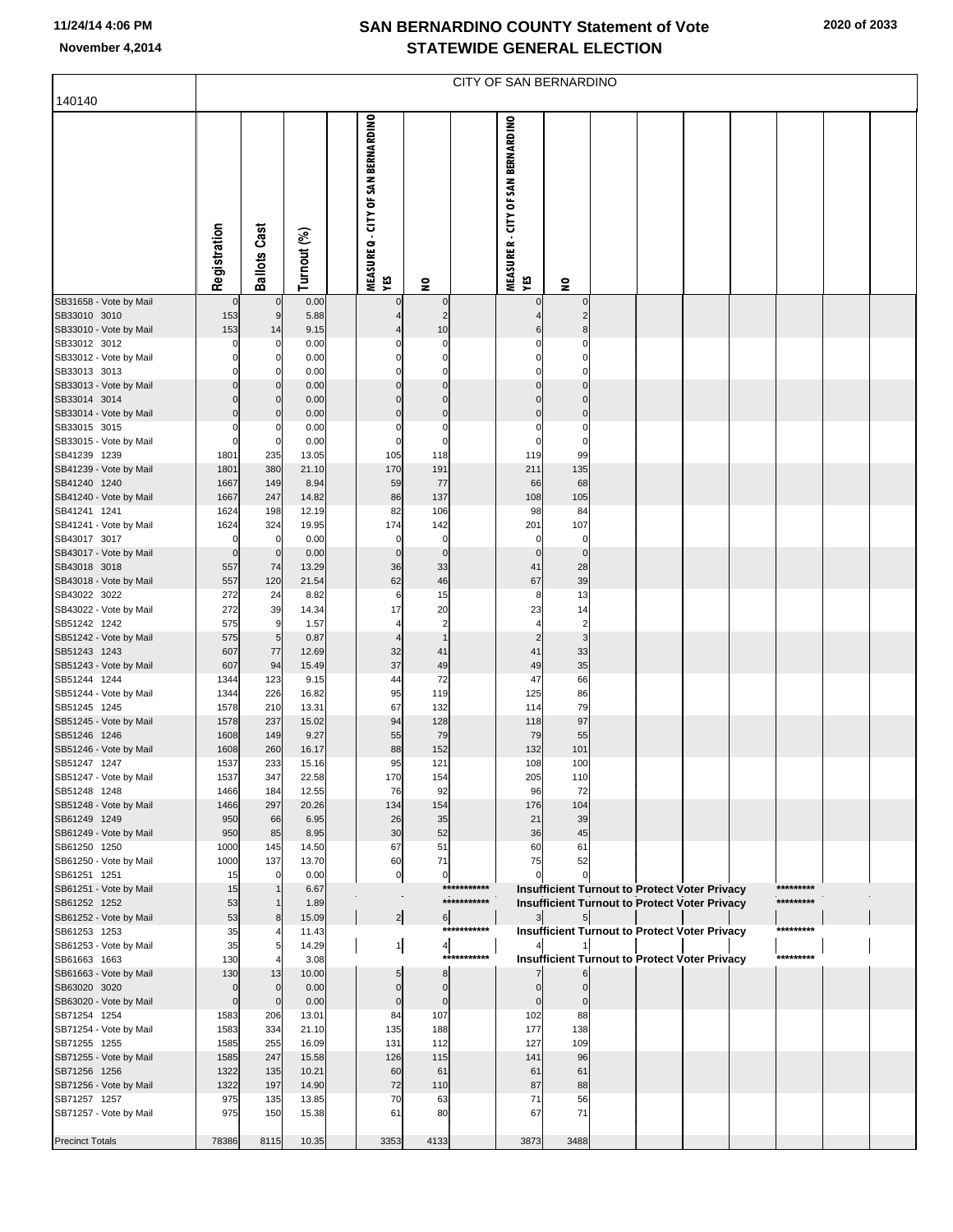|                                  |              | <b>CITY OF SAN BERNARDINO</b> |             |  |                                                |       |  |                                                                           |                |  |  |  |  |  |  |  |
|----------------------------------|--------------|-------------------------------|-------------|--|------------------------------------------------|-------|--|---------------------------------------------------------------------------|----------------|--|--|--|--|--|--|--|
| 140140                           |              |                               |             |  |                                                |       |  |                                                                           |                |  |  |  |  |  |  |  |
|                                  | Registration | Cast<br>Ballots               | Turnout (%) |  | - CITY OF SAN BERNARDINO<br>MEASURE Q -<br>Yes | 읖     |  | <b>CITY OF SAN BERNARDINO</b><br>$\blacksquare$<br><b>MEASURER</b><br>٧ÉS | ၟႍ             |  |  |  |  |  |  |  |
| Vote by Mail Totals              | 78386        | 13081                         | 16.69       |  | 5532                                           | 6775  |  | 6796                                                                      | 5245           |  |  |  |  |  |  |  |
| <b>Grand Totals</b>              | 78386        | 21196                         | 27.04       |  | 8885                                           | 10908 |  | 10669                                                                     | 8733           |  |  |  |  |  |  |  |
| California                       | 78386        | 21196                         | 27.04       |  | 8885                                           | 10908 |  | 10669                                                                     | 8733           |  |  |  |  |  |  |  |
| San Bernardino County            | 78386        | 21196                         | 27.04       |  | 8885                                           | 10908 |  | 10669                                                                     | 8733           |  |  |  |  |  |  |  |
| State Bd of Equal 1              | 5427         | 1804                          | 33.24       |  | 782                                            | 901   |  | 950                                                                       | 684            |  |  |  |  |  |  |  |
| State Bd of Equal 4              | 72959        | 19392                         | 26.58       |  | 8103                                           | 10007 |  | 9719                                                                      | 8049           |  |  |  |  |  |  |  |
| U. S. Representative District 8  | 5            | 5                             | 100.00      |  | 1                                              | 3     |  | $\overline{2}$                                                            | $\overline{c}$ |  |  |  |  |  |  |  |
| U. S. Representative District 31 | 78381        | 21191                         | 27.04       |  | 8884                                           | 10905 |  | 10667                                                                     | 8731           |  |  |  |  |  |  |  |
| Senatorial District 20           | 22635        | 5044                          | 22.28       |  | 1892                                           | 2768  |  | 2259                                                                      | 2316           |  |  |  |  |  |  |  |
| Senatorial District 23           | 55751        | 16152                         | 28.97       |  | 6993                                           | 8140  |  | 8410                                                                      | 6417           |  |  |  |  |  |  |  |
| State Assembly District 33       | 5            | 5                             | 100.00      |  |                                                |       |  | $\overline{2}$                                                            | $\overline{c}$ |  |  |  |  |  |  |  |
| State Assembly District 40       | 55746        | 16147                         | 28.97       |  | 6992                                           | 8137  |  | 8408                                                                      | 6415           |  |  |  |  |  |  |  |
| State Assembly District 47       | 22635        | 5044                          | 22.28       |  | 1892                                           | 2768  |  | 2259                                                                      | 2316           |  |  |  |  |  |  |  |
| Supervisorial District 2         |              | $\Omega$                      | 0.00        |  | 0                                              |       |  | $\Omega$                                                                  | $\mathbf 0$    |  |  |  |  |  |  |  |
| Supervisorial District 3         | 18035        | 6143                          | 34.06       |  | 2771                                           | 2963  |  | 3329                                                                      | 2306           |  |  |  |  |  |  |  |
| Supervisorial District 5         | 60351        | 15053                         | 24.94       |  | 6114                                           | 7945  |  | 7340                                                                      | 6427           |  |  |  |  |  |  |  |
| City of San Bernardino           | 78386        | 21196                         | 27.04       |  | 8885                                           | 10908 |  | 10669                                                                     | 8733           |  |  |  |  |  |  |  |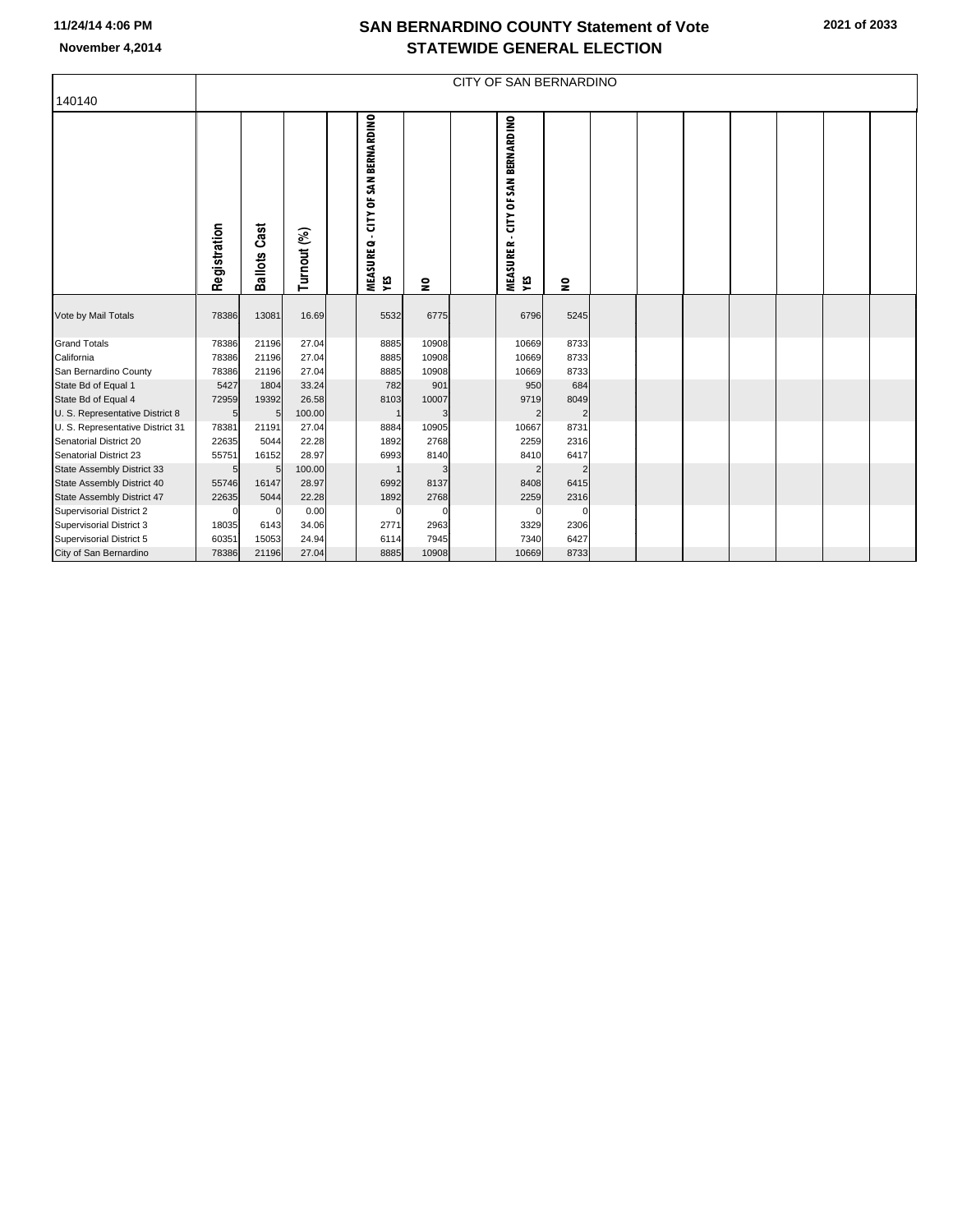**2022 of 2033**

| 140140                                 | CITY OF SAN BERNARDINO |                         |                |  |                                           |                             |             |                                           |                         |  |  |                                                      |  |           |  |
|----------------------------------------|------------------------|-------------------------|----------------|--|-------------------------------------------|-----------------------------|-------------|-------------------------------------------|-------------------------|--|--|------------------------------------------------------|--|-----------|--|
|                                        | Registration           | <b>Ballots Cast</b>     | Turnout (%)    |  | MEASURE Q - CITY OF SAN BERNARDINO<br>YES | 읖                           |             | MEASURE R - CITY OF SAN BERNARDINO<br>YES | $\mathbf{S}$            |  |  |                                                      |  |           |  |
| SB40615 615<br>SB40615 - Vote by Mail  | 5<br>5                 | $\mathbf 0$<br>5        | 0.00<br>100.00 |  | 0                                         | $\Omega$<br>3               |             |                                           | $\Omega$<br>2           |  |  |                                                      |  |           |  |
| SB40616 616<br>SB40616 - Vote by Mail  | $\mathbf 0$            | $\mathbf 0$<br>0        | 0.00<br>0.00   |  | $\Omega$<br>$\mathbf 0$                   | $\mathbf 0$<br>$\Omega$     |             | C                                         | $\Omega$<br>C           |  |  |                                                      |  |           |  |
| SB40617 617                            |                        | 0                       | 0.00           |  | $\mathbf 0$                               | $\mathbf 0$                 |             | ſ                                         | C                       |  |  |                                                      |  |           |  |
| SB40617 - Vote by Mail<br>SB40618 618  | ŋ<br>O                 | 0<br>$\mathbf 0$        | 0.00<br>0.00   |  | $\mathbf 0$<br>$\pmb{0}$                  | $\mathbf 0$<br>$\mathbf{0}$ |             | ſ<br>ſ                                    | C<br>$\Omega$           |  |  |                                                      |  |           |  |
| SB40618 - Vote by Mail                 | O                      | $\Omega$                | 0.00           |  | $\mathbf 0$                               | $\mathbf 0$                 |             | C                                         | $\Omega$                |  |  |                                                      |  |           |  |
| SB40637 637                            | O                      | 0                       | 0.00           |  | $\mathbf 0$<br>$\Omega$                   | $\mathbf{0}$                |             | $\Omega$                                  | $\Omega$<br>C           |  |  |                                                      |  |           |  |
| SB40637 - Vote by Mail<br>SB40638 638  |                        | 0<br>0                  | 0.00<br>0.00   |  | 0                                         | 0<br>$\mathbf 0$            |             | C                                         | 0                       |  |  |                                                      |  |           |  |
| SB40638 - Vote by Mail                 | ŋ                      | 0                       | 0.00           |  | $\mathbf 0$                               | $\mathbf 0$                 |             | C                                         | $\Omega$                |  |  |                                                      |  |           |  |
| SB00696 696<br>SB00696 - Vote by Mail  | O<br>O                 | $\mathbf 0$<br>$\Omega$ | 0.00<br>0.00   |  | $\pmb{0}$<br>$\mathbf 0$                  | $\mathbf 0$<br>$\mathbf{0}$ |             | $\Omega$<br>$\sqrt{ }$                    | $\Omega$<br>$\Omega$    |  |  |                                                      |  |           |  |
| SB00697 697                            | O                      | 0                       | 0.00           |  | $\mathbf 0$                               | $\mathbf{0}$                |             | C                                         | $\Omega$                |  |  |                                                      |  |           |  |
| SB00697 - Vote by Mail<br>SB40710 710  |                        | 0<br>0                  | 0.00<br>0.00   |  | $\mathbf 0$<br>$\mathbf 0$                | $\Omega$<br>$\mathbf 0$     |             | ſ<br>C                                    | $\Omega$<br>$\Omega$    |  |  |                                                      |  |           |  |
| SB40710 - Vote by Mail                 | ŋ                      | 0                       | 0.00           |  | $\mathbf 0$                               | $\mathbf 0$                 |             | C                                         | $\Omega$                |  |  |                                                      |  |           |  |
| SB40712 712                            | O<br>O                 | $\mathbf 0$<br>$\Omega$ | 0.00           |  | $\pmb{0}$<br>$\pmb{0}$                    | $\mathbf{0}$<br>$\mathbf 0$ |             | $\Omega$<br>C                             | $\Omega$<br>$\Omega$    |  |  |                                                      |  |           |  |
| SB40712 - Vote by Mail<br>SB00863 863  | O                      | $\Omega$                | 0.00<br>0.00   |  | $\mathbf 0$                               | $\mathbf 0$                 |             | $\Omega$                                  | $\Omega$                |  |  |                                                      |  |           |  |
| SB00863 - Vote by Mail                 |                        | 0                       | 0.00           |  | 0                                         | 0                           |             |                                           | C                       |  |  |                                                      |  |           |  |
| SB60873 873<br>SB60873 - Vote by Mail  |                        | 0<br>O                  | 0.00<br>0.00   |  | $\Omega$<br>$\Omega$                      | $\Omega$<br>$\Omega$        |             |                                           | C<br>C                  |  |  |                                                      |  |           |  |
| SB61654 1654                           | $\Omega$               | $\mathbf 0$             | 0.00           |  | $\pmb{0}$                                 | $\mathbf 0$                 |             | C                                         | $\Omega$                |  |  |                                                      |  |           |  |
| SB61654 - Vote by Mail<br>SB30914 914  | $\Omega$<br>843        | $\mathbf 0$<br>91       | 0.00<br>10.79  |  | $\mathbf 0$<br>34                         | $\mathbf{0}$<br>49          |             | $\Omega$<br>44                            | $\Omega$<br>38          |  |  |                                                      |  |           |  |
| SB30914 - Vote by Mail                 | 843                    | 175                     | 20.76          |  | 61                                        | 96                          |             | 87                                        | 66                      |  |  |                                                      |  |           |  |
| SB30940 940<br>SB30940 - Vote by Mail  | ŋ                      | $\mathbf 0$<br>0        | 0.00<br>0.00   |  | $\mathbf 0$<br>$\overline{0}$             | $\pmb{0}$<br>$\pmb{0}$      |             | $\Omega$                                  | $\Omega$<br>$\pmb{0}$   |  |  |                                                      |  |           |  |
| SB30941 941                            | 6                      | 1                       | 16.67          |  |                                           |                             | *********** |                                           |                         |  |  | Insufficient Turnout to Protect Voter Privacy        |  | ********* |  |
| SB30941 - Vote by Mail                 | 6                      | 3                       | 50.00          |  |                                           |                             | *********** | $\Omega$                                  |                         |  |  | <b>Insufficient Turnout to Protect Voter Privacy</b> |  | ********* |  |
| SB30942 942<br>SB30942 - Vote by Mail  | 7<br>7                 | 0<br>0                  | 0.00<br>0.00   |  | $\overline{0}$<br>$\mathbf 0$             | $\mathbf 0$<br>0            |             | $\Omega$                                  | $\Omega$                |  |  |                                                      |  |           |  |
| SB30943 943                            | 361                    | 31                      | 8.59           |  | 1Ο                                        | 19                          |             | 12                                        | 16                      |  |  |                                                      |  |           |  |
| SB30943 - Vote by Mail<br>SB30944 944  | 361<br>$\Omega$        | 49<br>$\mathbf 0$       | 13.57<br>0.00  |  | 19<br>$\pmb{0}$                           | 28<br>$\Omega$              |             | 20<br>C                                   | 26<br>n                 |  |  |                                                      |  |           |  |
| SB30944 - Vote by Mail                 | $\Omega$               | 0                       | 0.00           |  | $\mathbf 0$                               | $\mathbf 0$                 |             |                                           | O                       |  |  |                                                      |  |           |  |
| SB30945 945<br>SB30945 - Vote by Mail  | 6<br>6                 | $\mathbf 0$<br>0        | 0.00<br>0.00   |  | $\pmb{0}$<br>$\mathbf 0$                  | $\bf{0}$<br>0               |             | C                                         | $\Omega$<br>0           |  |  |                                                      |  |           |  |
| SB30946 946                            | 0                      | 0                       | 0.00           |  | $\pmb{0}$                                 | 0                           |             |                                           | 0                       |  |  |                                                      |  |           |  |
| SB30946 - Vote by Mail<br>SB30947 947  | $\Omega$<br>5          | n<br>0                  | 0.00<br>0.00   |  | $\mathbf 0$                               | $\mathbf 0$                 |             | ŋ                                         | $\Omega$                |  |  |                                                      |  |           |  |
| SB30947 - Vote by Mail                 | 5                      |                         | 20.00          |  | $\overline{0}$                            | $\overline{0}$              | *********** |                                           |                         |  |  | <b>Insufficient Turnout to Protect Voter Privacy</b> |  | ********* |  |
| SB31655 1655                           | $\mathbf 0$            | 0                       | 0.00           |  | $\overline{0}$                            | $\pmb{0}$                   |             |                                           | $\overline{0}$          |  |  |                                                      |  |           |  |
| SB31655 - Vote by Mail<br>SB31656 1656 |                        | 0<br>0                  | 0.00<br>0.00   |  | $\pmb{0}$<br>$\mathbf 0$                  | 0<br>0                      |             |                                           | $\Omega$<br>$\Omega$    |  |  |                                                      |  |           |  |
| SB31656 - Vote by Mail                 | ŋ                      | n                       | 0.00           |  | $\mathbf 0$                               | $\mathbf 0$                 |             |                                           | C                       |  |  |                                                      |  |           |  |
| SB13008 3008<br>SB13008 - Vote by Mail | $\Omega$<br>$\Omega$   | $\mathbf 0$<br>$\Omega$ | 0.00<br>0.00   |  | $\pmb{0}$<br>$\pmb{0}$                    | $\mathbf 0$<br>$\mathbf 0$  |             | C<br>$\Omega$                             | $\mathbf 0$<br>$\Omega$ |  |  |                                                      |  |           |  |
| SB30981 981                            | 1522                   | 115                     | 7.56           |  | 28                                        | 77                          |             | 44                                        | 60                      |  |  |                                                      |  |           |  |
| SB30981 - Vote by Mail                 | 1522                   | 190<br>72               | 12.48<br>7.11  |  | 62<br>30                                  | 109                         |             | 73                                        | 99                      |  |  |                                                      |  |           |  |
| SB30982 982<br>SB30982 - Vote by Mail  | 1012<br>1012           | 116                     | 11.46          |  | 37                                        | 35<br>69                    |             | 32<br>48                                  | 33<br>57                |  |  |                                                      |  |           |  |
| SB30983 983                            | 575                    | 72                      | 12.52          |  | 24                                        | 39                          |             | 32                                        | 33                      |  |  |                                                      |  |           |  |
| SB30983 - Vote by Mail<br>SB30984 984  | 575<br>453             | 79<br>39                | 13.74<br>8.61  |  | 22<br>11                                  | 52<br>24                    |             | 42<br>9                                   | 32<br>26                |  |  |                                                      |  |           |  |
| SB30984 - Vote by Mail                 | 453                    | 42                      | 9.27           |  | 11                                        | 29                          |             | 9                                         | 31                      |  |  |                                                      |  |           |  |
| SB30985 985<br>SB30985 - Vote by Mail  | 489<br>489             | 50<br>71                | 10.22<br>14.52 |  | 24<br>24                                  | 20<br>45                    |             | 18<br>43                                  | 24<br>26                |  |  |                                                      |  |           |  |
| SB33009 3009                           | 127                    | 17                      | 13.39          |  | 11                                        | 6                           |             | 8                                         | $^{\rm 8}$              |  |  |                                                      |  |           |  |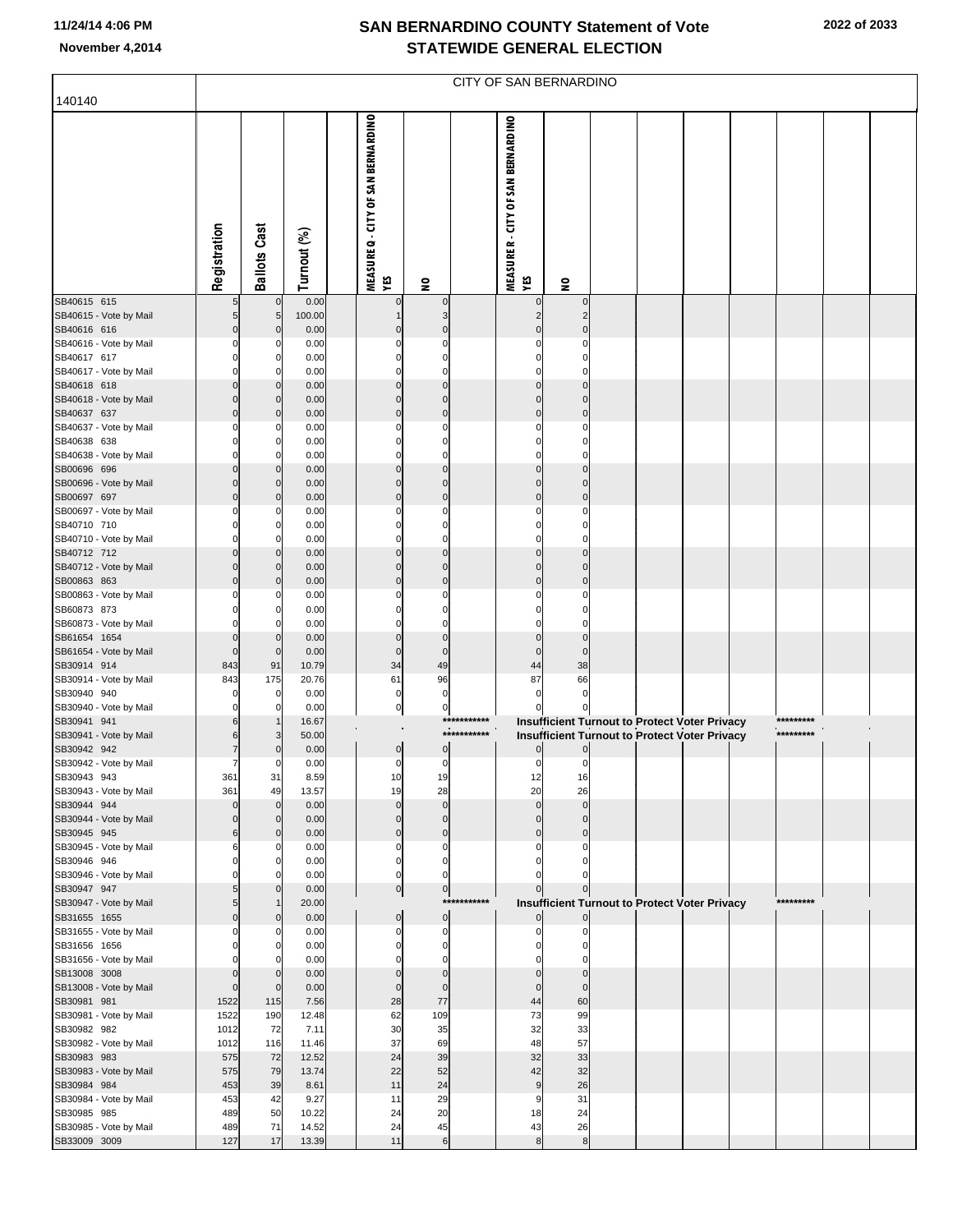| 140140                                 |                     | CITY OF SAN BERNARDINO     |                |  |                                           |                          |             |                                           |                          |  |  |                                                      |  |           |  |  |
|----------------------------------------|---------------------|----------------------------|----------------|--|-------------------------------------------|--------------------------|-------------|-------------------------------------------|--------------------------|--|--|------------------------------------------------------|--|-----------|--|--|
|                                        | Registration        | <b>Ballots Cast</b>        | Turnout (%)    |  | MEASURE Q - CITY OF SAN BERNARDINO<br>YES | $\mathbf{S}$             |             | MEASURE R - CITY OF SAN BERNARDINO<br>٧ÉS | $\mathbf{S}$             |  |  |                                                      |  |           |  |  |
| SB33009 - Vote by Mail<br>SB60986 986  | 127<br>0            | 23<br>$\overline{0}$       | 18.11<br>0.00  |  | $\Omega$                                  | 18<br>$\mathbf 0$        |             | 12<br>0                                   | 11<br>$\overline{0}$     |  |  |                                                      |  |           |  |  |
| SB60986 - Vote by Mail                 | $\mathbf 0$         | $\mathbf 0$                | 0.00           |  | 0                                         | $\mathbf 0$              |             | $\mathbf 0$                               | $\mathbf 0$              |  |  |                                                      |  |           |  |  |
| SB60987 987<br>SB60987 - Vote by Mail  | 1496<br>1496        | 163<br>222                 | 10.90<br>14.84 |  | 80<br>89                                  | 76<br>112                |             | 87<br>99                                  | 68<br>101                |  |  |                                                      |  |           |  |  |
| SB60988 988                            | 1391                | 120                        | 8.63           |  | 50                                        | 61                       |             | 61                                        | 47                       |  |  |                                                      |  |           |  |  |
| SB60988 - Vote by Mail                 | 1391                | 208                        | 14.95          |  | 64                                        | 127                      |             | 86                                        | 105                      |  |  |                                                      |  |           |  |  |
| SB60989 989<br>SB60989 - Vote by Mail  | 0<br>$\mathbf 0$    | $\mathbf 0$<br>$\mathbf 0$ | 0.00<br>0.00   |  | $\mathbf 0$<br>$\mathbf 0$                | $\mathbf 0$<br>$\bf 0$   |             | $\Omega$<br>$\mathbf 0$                   | $\mathbf 0$<br>$\pmb{0}$ |  |  |                                                      |  |           |  |  |
| SB11002 1002                           | 1288                | 74                         | 5.75           |  | 25                                        | 40                       |             | 23                                        | 41                       |  |  |                                                      |  |           |  |  |
| SB11002 - Vote by Mail                 | 1288                | 219                        | 17.00          |  | 94                                        | 121                      |             | 116                                       | 89                       |  |  |                                                      |  |           |  |  |
| SB11003 1003<br>SB11003 - Vote by Mail | 1200                | 130                        | 10.83          |  | 55<br>57                                  | 66                       |             | 57<br>77                                  | 62<br>42                 |  |  |                                                      |  |           |  |  |
| SB11004 1004                           | 1200<br>1290        | 132<br>117                 | 11.00<br>9.07  |  | 44                                        | 62<br>65                 |             | 53                                        | 56                       |  |  |                                                      |  |           |  |  |
| SB11004 - Vote by Mail                 | 1290                | 147                        | 11.40          |  | 63                                        | 76                       |             | 71                                        | 64                       |  |  |                                                      |  |           |  |  |
| SB11005 1005                           | 1213                | 94                         | 7.75           |  | 37                                        | 49                       |             | 36                                        | 49                       |  |  |                                                      |  |           |  |  |
| SB11005 - Vote by Mail<br>SB11006 1006 | 1213<br>1174        | 160<br>86                  | 13.19<br>7.33  |  | 87<br>31                                  | 67<br>48                 |             | 83<br>39                                  | 64<br>40                 |  |  |                                                      |  |           |  |  |
| SB11006 - Vote by Mail                 | 1174                | 154                        | 13.12          |  | 51                                        | 85                       |             | 75                                        | 58                       |  |  |                                                      |  |           |  |  |
| SB13007 3007                           | 0                   | $\mathbf 0$                | 0.00           |  | $\mathbf 0$                               | $\mathbf 0$              |             | $\Omega$                                  | $\mathbf 0$              |  |  |                                                      |  |           |  |  |
| SB13007 - Vote by Mail<br>SB21007 1007 | $\mathbf 0$<br>354  | $\mathbf 0$<br>19          | 0.00<br>5.37   |  | $\pmb{0}$<br>3                            | $\bf 0$<br>15            |             | $\mathbf 0$<br>g                          | $\pmb{0}$<br>9           |  |  |                                                      |  |           |  |  |
| SB21007 - Vote by Mail                 | 354                 | 50                         | 14.12          |  | 23                                        | 24                       |             | 31                                        | 16                       |  |  |                                                      |  |           |  |  |
| SB31008 1008                           | 1138                | 114                        | 10.02          |  | 42                                        | 64                       |             | 48                                        | 58                       |  |  |                                                      |  |           |  |  |
| SB31008 - Vote by Mail                 | 1138                | 115                        | 10.11          |  | 45                                        | 63                       |             | 44                                        | 59                       |  |  |                                                      |  |           |  |  |
| SB31009 1009<br>SB31009 - Vote by Mail | 7<br>$\overline{7}$ | $\overline{0}$             | 0.00<br>57.14  |  | $\overline{0}$                            | $\overline{0}$<br>***    |             | 0                                         | $\pmb{0}$                |  |  | <b>Insufficient Turnout to Protect Voter Privacy</b> |  | ********* |  |  |
| SB31010 1010                           | 791                 | 103                        | 13.02          |  | 32                                        | 62                       |             | 39                                        | 55                       |  |  |                                                      |  |           |  |  |
| SB31010 - Vote by Mail                 | 791                 | 141                        | 17.83          |  | 49                                        | 80                       |             | 66                                        | 58                       |  |  |                                                      |  |           |  |  |
| SB31011 1011<br>SB31011 - Vote by Mail | 0                   | 0<br>0                     | 0.00<br>0.00   |  | $\mathbf 0$<br>$\mathbf 0$                | $\mathbf 0$<br>$\pmb{0}$ |             | $\Omega$                                  | $\Omega$<br>$\Omega$     |  |  |                                                      |  |           |  |  |
| SB31012 1012                           | $\Omega$            |                            | 0.00           |  | $\mathbf 0$                               | $\mathbf 0$              |             |                                           | $\Omega$                 |  |  |                                                      |  |           |  |  |
| SB31012 - Vote by Mail                 | $\mathbf 0$         | $\Omega$                   | 0.00           |  | $\pmb{0}$                                 | $\overline{0}$           |             | 0                                         | 0                        |  |  |                                                      |  |           |  |  |
| SB31013 1013                           | 100                 |                            | 4.00           |  | $\sim$                                    | 9                        | *********** |                                           |                          |  |  | <b>Insufficient Turnout to Protect Voter Privacy</b> |  | ********* |  |  |
| SB31013 - Vote by Mail<br>SB31014 1014 | 100<br>162          | 11<br>7                    | 11.00<br>4.32  |  | $\mathbf 0$                               | $\overline{7}$           |             | 0                                         | 6                        |  |  |                                                      |  |           |  |  |
| SB31014 - Vote by Mail                 | 162                 | 19                         | 11.73          |  | $\sqrt{5}$                                | 10                       |             | $\overline{7}$                            | 9                        |  |  |                                                      |  |           |  |  |
| SB61015 1015                           | 1438                | 110                        | 7.65           |  | 34<br>69                                  | 64                       |             | 42<br>75                                  | 56<br>90                 |  |  |                                                      |  |           |  |  |
| SB61015 - Vote by Mail<br>SB61016 1016 | 1438<br>1549        | 181<br>141                 | 12.59<br>9.10  |  | 55                                        | 106<br>71                |             | 60                                        | 62                       |  |  |                                                      |  |           |  |  |
| SB61016 - Vote by Mail                 | 1549                | 212                        | 13.69          |  | 77                                        | 115                      |             | 79                                        | 105                      |  |  |                                                      |  |           |  |  |
| SB61017 1017                           | 1514                | 142                        | 9.38           |  | 60                                        | 73                       |             | 61                                        | 67                       |  |  |                                                      |  |           |  |  |
| SB61017 - Vote by Mail<br>SB61018 1018 | 1514<br>6           | 162<br>$\overline{0}$      | 10.70<br>0.00  |  | 68<br>$\overline{0}$                      | 83<br> 0                 |             | 78<br>$\mathbf 0$                         | 68<br>$\overline{0}$     |  |  |                                                      |  |           |  |  |
| SB61018 - Vote by Mail                 | 6                   | -1                         | 16.67          |  |                                           |                          | *********** |                                           |                          |  |  | <b>Insufficient Turnout to Protect Voter Privacy</b> |  | ********* |  |  |
| SB61019 1019                           | 661                 | 51                         | 7.72           |  | 13                                        | 31                       |             | 20                                        | 24                       |  |  |                                                      |  |           |  |  |
| SB61019 - Vote by Mail<br>SB61020 1020 | 661<br>386          | 94<br>29                   | 14.22<br>7.51  |  | 39<br>11                                  | 49<br>17                 |             | 48<br>13                                  | 43<br>15                 |  |  |                                                      |  |           |  |  |
| SB61020 - Vote by Mail                 | 386                 | 41                         | 10.62          |  | 15                                        | 26                       |             | 19                                        | 20                       |  |  |                                                      |  |           |  |  |
| SB61021 1021                           | 71                  | $\overline{7}$             | 9.86           |  | 3                                         | $\overline{4}$           |             | 3                                         | 3                        |  |  |                                                      |  |           |  |  |
| SB61021 - Vote by Mail<br>SB61619 1619 | 71<br>0             | 23                         | 32.39<br>0.00  |  | 3                                         | 17<br>$\mathbf 0$        |             | 12<br>$\Omega$                            | $\overline{7}$<br>0      |  |  |                                                      |  |           |  |  |
| SB61619 - Vote by Mail                 | 0                   | 0                          | 0.00           |  |                                           | 0                        |             | 0                                         | 0                        |  |  |                                                      |  |           |  |  |
| SB51085 1085                           |                     |                            | 0.00           |  |                                           | $\Omega$                 |             |                                           | $\Omega$                 |  |  |                                                      |  |           |  |  |
| SB51085 - Vote by Mail                 | $\mathsf{O}\xspace$ | $\mathbf 0$                | 0.00           |  | $\mathbf 0$                               | $\mathbf 0$              |             | $\mathbf 0$                               | $\mathbf 0$              |  |  |                                                      |  |           |  |  |
| SB51087 1087<br>SB51087 - Vote by Mail | 1350<br>1350        | 215<br>300                 | 15.93<br>22.22 |  | 99<br>152                                 | 107<br>131               |             | 113<br>182                                | 84<br>92                 |  |  |                                                      |  |           |  |  |
| SB51088 1088                           | 1372                | 217                        | 15.82          |  | 92                                        | 105                      |             | 111                                       | 81                       |  |  |                                                      |  |           |  |  |
| SB51088 - Vote by Mail                 | 1372                | 302                        | 22.01          |  | 134                                       | 152                      |             | 158                                       | 119                      |  |  |                                                      |  |           |  |  |
| SB51089 1089<br>SB51089 - Vote by Mail | 1342<br>1342        | 211<br>216                 | 15.72<br>16.10 |  | 87<br>82                                  | 101<br>123               |             | 100<br>114                                | 83<br>82                 |  |  |                                                      |  |           |  |  |
|                                        |                     |                            |                |  |                                           |                          |             |                                           |                          |  |  |                                                      |  |           |  |  |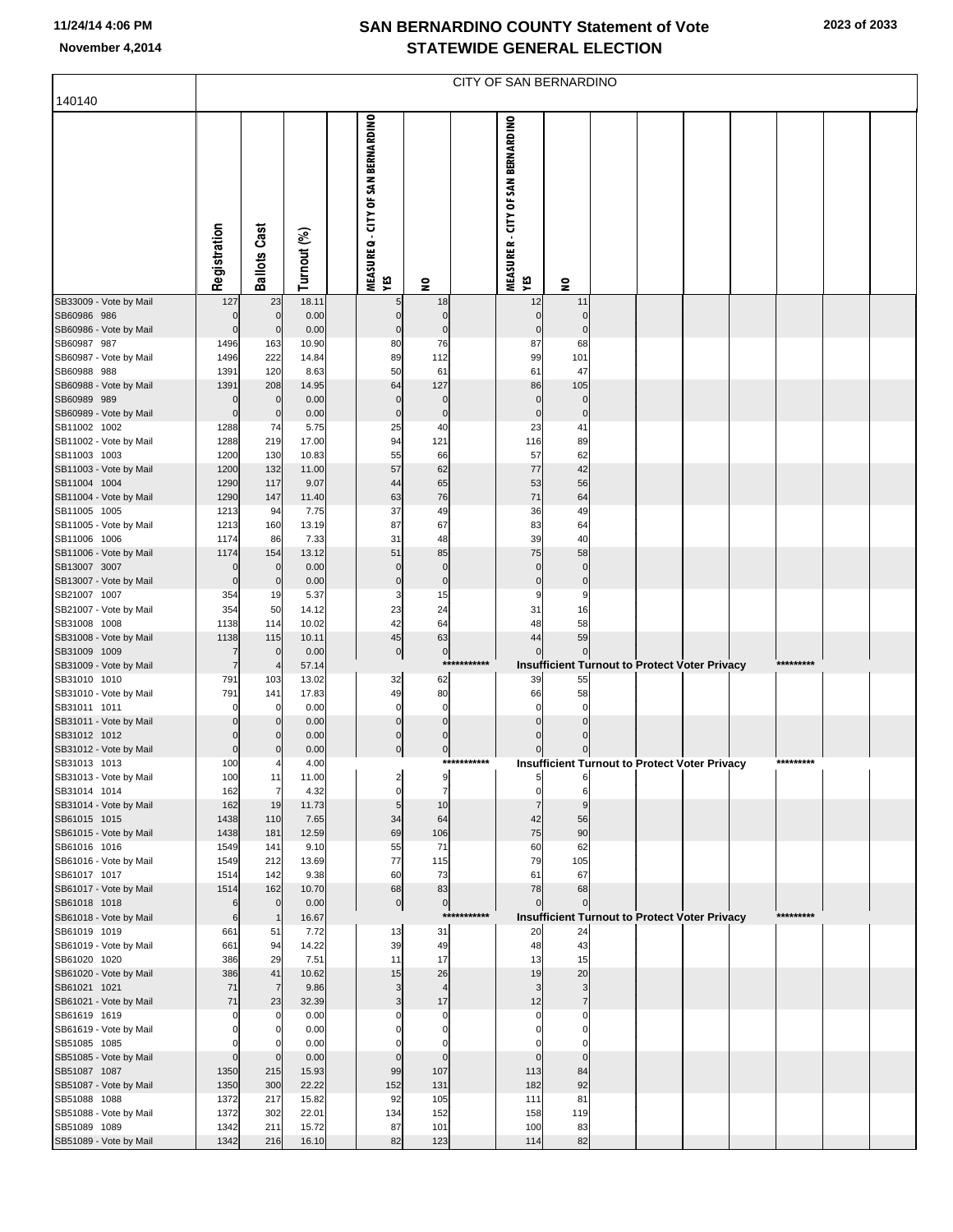|                                        | CITY OF SAN BERNARDINO  |                             |                |                                                  |                        |             |                                                  |                         |  |  |                                                      |  |           |  |  |
|----------------------------------------|-------------------------|-----------------------------|----------------|--------------------------------------------------|------------------------|-------------|--------------------------------------------------|-------------------------|--|--|------------------------------------------------------|--|-----------|--|--|
| 140140                                 |                         |                             |                |                                                  |                        |             |                                                  |                         |  |  |                                                      |  |           |  |  |
|                                        | Registration            | <b>Ballots Cast</b>         | Turnout (%)    | <b>MEASURE Q - CITY OF SAN BERNARDINO</b><br>ΥÉS | $\mathbf{S}$           |             | <b>MEASURE R - CITY OF SAN BERNARDINO</b><br>ΥÉS | $\mathbf{S}$            |  |  |                                                      |  |           |  |  |
| SB51090 1090                           | 1358                    | 137                         | 10.09          | 58                                               | 72                     |             | 78                                               | 48                      |  |  |                                                      |  |           |  |  |
| SB51090 - Vote by Mail<br>SB31094 1094 | 1358<br>448             | 201<br>21                   | 14.80<br>4.69  | 77<br>5                                          | 107<br>10              |             | 92<br>8                                          | 93                      |  |  |                                                      |  |           |  |  |
| SB31094 - Vote by Mail                 | 448                     | 76                          | 16.96          | 26                                               | 39                     |             | 33                                               | 31                      |  |  |                                                      |  |           |  |  |
| SB41141 1141                           |                         | 0                           | 0.00           | 0                                                | 0                      |             |                                                  |                         |  |  |                                                      |  |           |  |  |
| SB41141 - Vote by Mail<br>SB41142 1142 |                         | $\Omega$<br>$\mathbf 0$     | 0.00           |                                                  | $\Omega$<br>$\Omega$   |             |                                                  |                         |  |  |                                                      |  |           |  |  |
| SB41142 - Vote by Mail                 |                         | $\Omega$                    | 0.00<br>0.00   | $\Omega$                                         | $\Omega$               |             |                                                  |                         |  |  |                                                      |  |           |  |  |
| SB11160 1160                           |                         | $\mathbf 0$                 | 0.00           | $\Omega$                                         | $\overline{0}$         |             |                                                  |                         |  |  |                                                      |  |           |  |  |
| SB11160 - Vote by Mail                 |                         | 5                           | 55.56          | $\mathbf{0}$                                     | $\overline{5}$         | *********** |                                                  |                         |  |  |                                                      |  | ********* |  |  |
| SB11161 1161<br>SB11161 - Vote by Mail | 224<br>224              | $\overline{c}$<br>17        | 0.89<br>7.59   | 10                                               | 7                      |             |                                                  |                         |  |  | <b>Insufficient Turnout to Protect Voter Privacy</b> |  |           |  |  |
| SB11162 1162                           |                         | $\mathbf 0$                 | 0.00           | $\Omega$                                         | $\overline{0}$         |             |                                                  |                         |  |  |                                                      |  |           |  |  |
| SB11162 - Vote by Mail                 |                         | $\Omega$                    | 0.00           | $\Omega$                                         | $\Omega$               |             |                                                  |                         |  |  |                                                      |  |           |  |  |
| SB11163 1163<br>SB11163 - Vote by Mail |                         | $\Omega$<br>$\Omega$        | 0.00<br>0.00   | $\Omega$<br>0                                    | $\overline{0}$<br>0    |             |                                                  |                         |  |  |                                                      |  |           |  |  |
| SB11635 1635                           | 10                      | $\mathbf 0$                 | 0.00           | 이                                                | $\mathbf{0}$           |             |                                                  |                         |  |  |                                                      |  |           |  |  |
| SB11635 - Vote by Mail                 | 10                      | $\overline{2}$              | 20.00          |                                                  |                        | *********** |                                                  |                         |  |  | <b>Insufficient Turnout to Protect Voter Privacy</b> |  | ********* |  |  |
| SB11636 1636                           |                         | $\mathbf 0$<br>$\mathbf{1}$ | 0.00           | $\overline{0}$                                   | 이                      | *********** | $\overline{0}$                                   |                         |  |  |                                                      |  | ********* |  |  |
| SB11636 - Vote by Mail<br>SB21164 1164 | 302                     | 18                          | 50.00<br>5.96  | $6 \overline{}$                                  | 11                     |             | 8                                                | 8                       |  |  | <b>Insufficient Turnout to Protect Voter Privacy</b> |  |           |  |  |
| SB21164 - Vote by Mail                 | 302                     | 89                          | 29.47          | 26                                               | 52                     |             | 34                                               | 44                      |  |  |                                                      |  |           |  |  |
| SB21165 1165                           | 597                     | 55                          | 9.21           | 25                                               | 26                     |             | 31                                               | 22                      |  |  |                                                      |  |           |  |  |
| SB21165 - Vote by Mail<br>SB21166 1166 | 597<br>843              | 95<br>68                    | 15.91<br>8.07  | 35<br>21                                         | 54<br>36               |             | 48<br>26                                         | 44<br>29                |  |  |                                                      |  |           |  |  |
| SB21166 - Vote by Mail                 | 843                     | 152                         | 18.03          | 69                                               | 76                     |             | 82                                               | 58                      |  |  |                                                      |  |           |  |  |
| SB21167 1167                           | 112                     | 8                           | 7.14           | $\overline{2}$                                   | 6                      |             | 3                                                | 5                       |  |  |                                                      |  |           |  |  |
| SB21167 - Vote by Mail<br>SB21168 1168 | 112<br>78               | 9<br>$\overline{2}$         | 8.04<br>2.56   | $\mathbf{1}$                                     | $\overline{7}$<br>**** | *******     |                                                  |                         |  |  | Insufficient Turnout to Protect Voter Privacy        |  | ********* |  |  |
| SB21168 - Vote by Mail                 | 78                      | 6                           | 7.69           |                                                  | $5 \mid$               |             |                                                  |                         |  |  |                                                      |  |           |  |  |
| SB21169 1169                           | 71                      | 5                           | 7.04           |                                                  |                        |             |                                                  |                         |  |  |                                                      |  |           |  |  |
| SB21169 - Vote by Mail                 | 71                      | 19                          | 26.76          | 12                                               | 5 <sub>l</sub>         |             | 13                                               |                         |  |  |                                                      |  |           |  |  |
| SB21657 1657<br>SB21657 - Vote by Mail | $\mathbf 0$<br>$\Omega$ | $\mathbf 0$<br>$\mathbf 0$  | 0.00<br>0.00   | $\overline{0}$<br>$\mathbf{0}$                   | $\overline{0}$<br>οI   |             | $\mathbf 0$<br>$\Omega$                          | $\mathbf 0$<br>$\Omega$ |  |  |                                                      |  |           |  |  |
| SB41170 1170                           | 1382                    | 204                         | 14.76          | 85                                               | 102                    |             | 97                                               | 82                      |  |  |                                                      |  |           |  |  |
| SB41170 - Vote by Mail                 | 1382                    | 319                         | 23.08          | 140                                              | 164                    |             | 171                                              | 128                     |  |  |                                                      |  |           |  |  |
| SB41171 1171<br>SB41171 - Vote by Mail | 6<br>6                  | $\mathbf 0$<br>3            | 0.00<br>50.00  | $\overline{0}$                                   | $\overline{0}$         | *********** | $\Omega$                                         |                         |  |  | <b>Insufficient Turnout to Protect Voter Privacy</b> |  | ********* |  |  |
| SB41172 1172                           | 10                      | $\mathbf{1}$                | 10.00          |                                                  |                        | *********** |                                                  |                         |  |  | <b>Insufficient Turnout to Protect Voter Privacy</b> |  | ********* |  |  |
| SB41172 - Vote by Mail                 | 10                      | 3                           | 30.00          |                                                  |                        | *********** |                                                  |                         |  |  | <b>Insufficient Turnout to Protect Voter Privacy</b> |  | ********* |  |  |
| SB41173 1173<br>SB41173 - Vote by Mail | 1017<br>1017            | 152<br>301                  | 14.95<br>29.60 | 75<br>131                                        | 60<br>151              |             | 71<br>173                                        | 59<br>105               |  |  |                                                      |  |           |  |  |
| SB41174 1174                           | 1130                    | 170                         | 15.04          | 66                                               | 93                     |             | 79                                               | 80                      |  |  |                                                      |  |           |  |  |
| SB41174 - Vote by Mail                 | 1130                    | 282                         | 24.96          | 152                                              | 122                    |             | 171                                              | 98                      |  |  |                                                      |  |           |  |  |
| SB41175 1175<br>SB41175 - Vote by Mail |                         | $\mathbf{1}$<br>$\Omega$    | 0.00<br>0.00   |                                                  | $\mathbf{0}$           | *********** |                                                  |                         |  |  | Insufficient Turnout to Protect Voter Privacy        |  | ********* |  |  |
| SB41176 1176                           |                         | 0                           | 0.00           | 0<br>$\overline{0}$                              | $\overline{0}$         |             | $\Omega$                                         |                         |  |  |                                                      |  |           |  |  |
| SB41176 - Vote by Mail                 |                         | $\overline{2}$              | 40.00          |                                                  |                        | *********** |                                                  |                         |  |  | <b>Insufficient Turnout to Protect Voter Privacy</b> |  | ********* |  |  |
| SB41177 1177                           | 269                     | $6\phantom{1}6$             | 2.23           | $\overline{2}$                                   | 4                      |             | 3                                                |                         |  |  |                                                      |  |           |  |  |
| SB41177 - Vote by Mail<br>SB41178 1178 | 269                     | 57<br>$\mathbf 0$           | 21.19<br>0.00  | 30<br>$\overline{0}$                             | 23<br>$\overline{0}$   |             | 32                                               | 21                      |  |  |                                                      |  |           |  |  |
| SB41178 - Vote by Mail                 |                         | -1                          | 100.00         |                                                  |                        | *********** |                                                  |                         |  |  | Insufficient Turnout to Protect Voter Privacy        |  | ********* |  |  |
| SB41179 1179                           | 458                     | 46                          | 10.04          | 13                                               | 32                     |             | 18                                               | 25                      |  |  |                                                      |  |           |  |  |
| SB41179 - Vote by Mail<br>SB41180 1180 | 458<br>1100             | 96<br>104                   | 20.96<br>9.45  | 46<br>37                                         | 46<br>56               |             | 48<br>45                                         | 42<br>44                |  |  |                                                      |  |           |  |  |
| SB41180 - Vote by Mail                 | 1100                    | 307                         | 27.91          | 112                                              | 164                    |             | 143                                              | 120                     |  |  |                                                      |  |           |  |  |
| SB41181 1181                           | 62                      | $\overline{4}$              | 6.45           |                                                  |                        | *********** |                                                  |                         |  |  | <b>Insufficient Turnout to Protect Voter Privacy</b> |  | ********* |  |  |
| SB41181 - Vote by Mail                 | 62                      | 32                          | 51.61          | 11                                               | 21                     |             | 22                                               | 10                      |  |  |                                                      |  |           |  |  |
| SB41182 1182<br>SB41182 - Vote by Mail | 262<br>262              | 25<br>58                    | 9.54<br>22.14  | 9<br>27                                          | 14<br>29               |             | 11<br>32                                         | 12<br>22                |  |  |                                                      |  |           |  |  |
| SB41183 1183                           | 641                     | 113                         | 17.63          | 43                                               | 62                     |             | 62                                               | 42                      |  |  |                                                      |  |           |  |  |
|                                        |                         |                             |                |                                                  |                        |             |                                                  |                         |  |  |                                                      |  |           |  |  |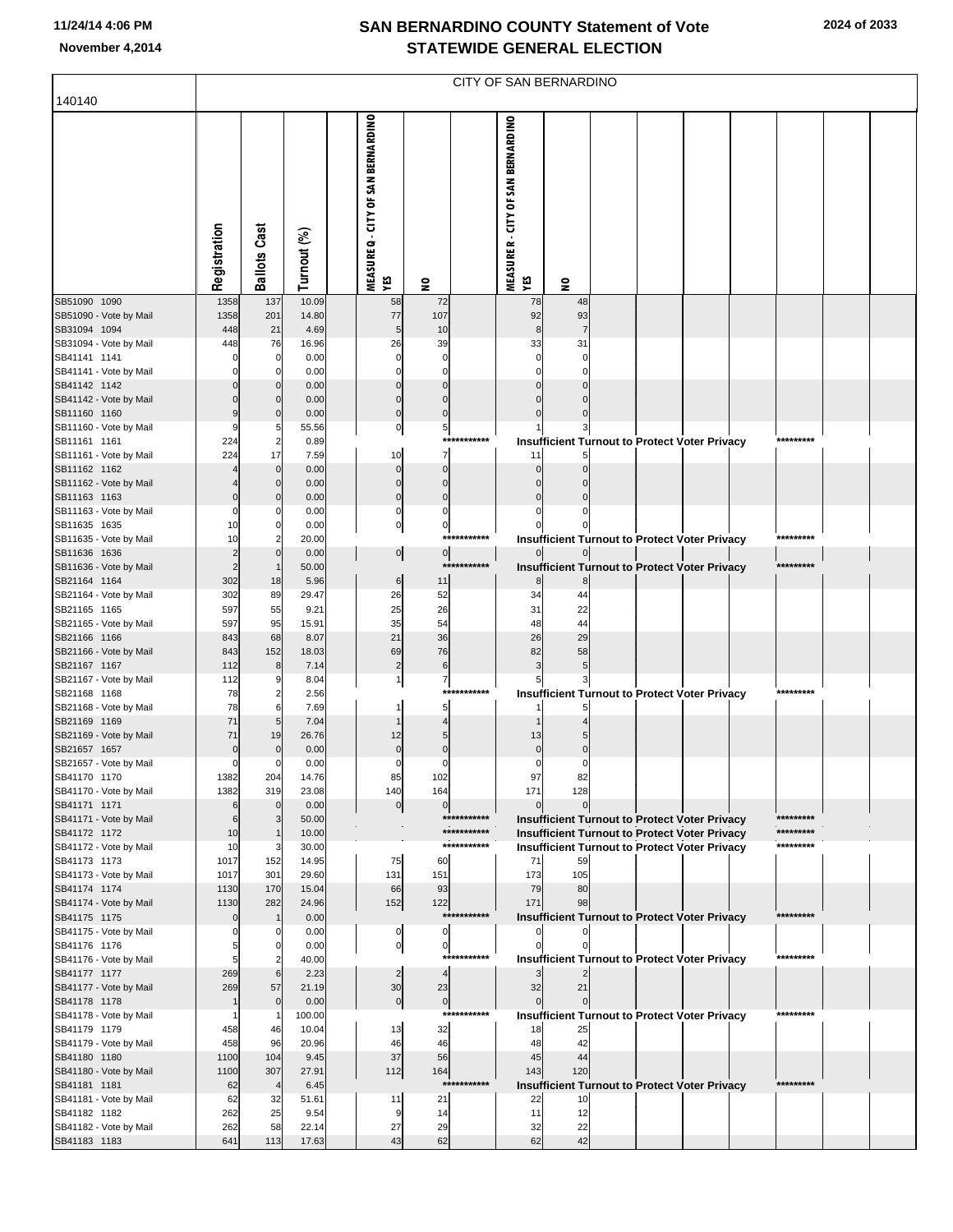| 140140                                 | CITY OF SAN BERNARDINO |                               |                |  |                                           |                |             |                                           |                |  |  |                                                      |  |           |  |
|----------------------------------------|------------------------|-------------------------------|----------------|--|-------------------------------------------|----------------|-------------|-------------------------------------------|----------------|--|--|------------------------------------------------------|--|-----------|--|
|                                        |                        |                               |                |  |                                           |                |             |                                           |                |  |  |                                                      |  |           |  |
|                                        | Registration           | <b>Ballots Cast</b>           | Turnout (%)    |  | MEASURE Q - CITY OF SAN BERNARDINO<br>ΥÉS | $\mathbf{S}$   |             | MEASURE R - CITY OF SAN BERNARDINO<br>YES | $\mathbf{S}$   |  |  |                                                      |  |           |  |
| SB41183 - Vote by Mail                 | 641                    | 223                           | 34.79          |  | 110                                       | 98             |             | 147                                       | 56             |  |  |                                                      |  |           |  |
| SB41184 1184<br>SB41184 - Vote by Mail | 78<br>78               | 9<br>37                       | 11.54<br>47.44 |  | 5<br>25                                   | 11             |             | 5<br>27                                   | 9              |  |  |                                                      |  |           |  |
| SB41185 1185                           | 186                    | 35                            | 18.82          |  | 25                                        | 10             |             | 27                                        | 8              |  |  |                                                      |  |           |  |
| SB41185 - Vote by Mail                 | 186                    | 78                            | 41.94          |  | 47                                        | 25             |             | 46                                        | 24             |  |  |                                                      |  |           |  |
| SB41186 1186                           | 1196                   | 241                           | 20.15          |  | 110                                       | 107            |             | 132                                       | 85             |  |  |                                                      |  |           |  |
| SB41186 - Vote by Mail                 | 1196                   | 317<br>8                      | 26.51          |  | 154<br>3                                  | 154            |             | 167<br>6                                  | 128            |  |  |                                                      |  |           |  |
| SB41187 1187<br>SB41187 - Vote by Mail | 128<br>128             | 64                            | 6.25<br>50.00  |  | 51                                        | 5<br>11        |             | 53                                        | $\bf 8$        |  |  |                                                      |  |           |  |
| SB41197 1197                           | 164                    | 12                            | 7.32           |  | 0                                         | 7              |             | 3                                         | 5              |  |  |                                                      |  |           |  |
| SB41197 - Vote by Mail                 | 164                    | 20                            | 12.20          |  | 6                                         | 9              |             |                                           | 9              |  |  |                                                      |  |           |  |
| SB41672 1672                           | 131                    | 8                             | 6.11           |  | $\overline{c}$                            | 5              |             | 5                                         | 2              |  |  |                                                      |  |           |  |
| SB41672 - Vote by Mail<br>SB41674 1674 | 131                    | 18<br>$\pmb{0}$               | 13.74<br>0.00  |  | 8<br>0                                    | 8<br>$\Omega$  |             | $\Omega$                                  | 8<br>$\Omega$  |  |  |                                                      |  |           |  |
| SB41674 - Vote by Mail                 |                        | $\Omega$                      | 0.00           |  | 0                                         | $\Omega$       |             | $\Omega$                                  | $\mathbf 0$    |  |  |                                                      |  |           |  |
| SB41675 1675                           |                        | 0                             | 0.00           |  |                                           | 0              |             |                                           | 0              |  |  |                                                      |  |           |  |
| SB41675 - Vote by Mail                 |                        |                               | 0.00           |  |                                           |                |             |                                           |                |  |  |                                                      |  |           |  |
| SB43019 3019<br>SB43019 - Vote by Mail |                        | 0<br>$\mathbf 0$              | 0.00<br>0.00   |  |                                           | 0<br>$\Omega$  |             | $\Omega$                                  | 0<br>$\Omega$  |  |  |                                                      |  |           |  |
| SB71188 1188                           | 1402                   | 273                           | 19.47          |  | 164                                       | 89             |             | 179                                       | 76             |  |  |                                                      |  |           |  |
| SB71188 - Vote by Mail                 | 1402                   | 404                           | 28.82          |  | 246                                       | 149            |             | 277                                       | 111            |  |  |                                                      |  |           |  |
| SB71189 1189                           | 539                    | 46                            | 8.53           |  | 27                                        | 15             |             | 29                                        | 14             |  |  |                                                      |  |           |  |
| SB71189 - Vote by Mail<br>SB71190 1190 | 539<br>1392            | 190<br>150                    | 35.25<br>10.78 |  | 86<br>66                                  | 97<br>73       |             | 108<br>69                                 | 73<br>65       |  |  |                                                      |  |           |  |
| SB71190 - Vote by Mail                 | 1392                   | 295                           | 21.19          |  | 123                                       | 155            |             | 176                                       | 101            |  |  |                                                      |  |           |  |
| SB71191 1191                           | 229                    | 18                            | 7.86           |  | 6                                         | 12             |             | $\overline{7}$                            | 11             |  |  |                                                      |  |           |  |
| SB71191 - Vote by Mail                 | 229                    | 26                            | 11.35          |  | 12                                        | 12             |             | 10                                        | 12             |  |  |                                                      |  |           |  |
| SB71192 1192<br>SB71192 - Vote by Mail | 587<br>587             | 29<br>62                      | 4.94<br>10.56  |  | 12<br>28                                  | 15<br>32       |             | 9<br>29                                   | 17<br>30       |  |  |                                                      |  |           |  |
| SB71193 1193                           | 520                    | 19                            | 3.65           |  | 9                                         | 9              |             | 11                                        | $\overline{7}$ |  |  |                                                      |  |           |  |
| SB71193 - Vote by Mail                 | 520                    | 51                            | 9.81           |  | 24                                        | 25             |             | 26                                        | 22             |  |  |                                                      |  |           |  |
| SB71194 1194                           | 8                      | $\mathbf 0$                   | 0.00           |  | $\mathbf 0$                               | $\mathbf 0$    |             |                                           |                |  |  |                                                      |  |           |  |
| SB71194 - Vote by Mail<br>SB71195 1195 | 8<br>667               | $\overline{\mathbf{c}}$<br>25 | 25.00<br>3.75  |  | 7                                         | 17             | *********** | 11                                        | 12             |  |  | Insufficient Turnout to Protect Voter Privacy        |  | ********* |  |
| SB71195 - Vote by Mail                 | 667                    | 96                            | 14.39          |  | 35                                        | 57             |             | 46                                        | 48             |  |  |                                                      |  |           |  |
| SB71196 1196                           |                        | $\mathbf 0$                   | 0.00           |  | 0                                         | $\mathbf 0$    |             | $\Omega$                                  | $\Omega$       |  |  |                                                      |  |           |  |
| SB71196 - Vote by Mail                 |                        | $\mathbf 0$                   | 0.00           |  | $\Omega$                                  | $\Omega$       |             |                                           | $\Omega$       |  |  |                                                      |  |           |  |
| SB71198 1198<br>SB71198 - Vote by Mail | 658<br>658             | 47<br>72                      | 7.14<br>10.94  |  | 20<br>21                                  | 24<br>44       |             | 22<br>37                                  | 22<br>28       |  |  |                                                      |  |           |  |
| SB71670 1670                           | 236                    | 14                            | 5.93           |  |                                           | $\overline{7}$ |             | 2                                         | 10             |  |  |                                                      |  |           |  |
| SB71670 - Vote by Mail                 | 236                    | 44                            | 18.64          |  | 11                                        | 28             |             | 18                                        | 22             |  |  |                                                      |  |           |  |
| SB71671 1671                           | 21                     | $\mathbf 0$                   | 0.00           |  | 0                                         | $\overline{0}$ |             |                                           | $\Omega$       |  |  |                                                      |  |           |  |
| SB71671 - Vote by Mail<br>SB31207 1207 | 21                     | $\overline{c}$<br>$\mathbf 0$ | 9.52<br>0.00   |  | 0                                         | $\mathbf 0$    | *********** |                                           |                |  |  | <b>Insufficient Turnout to Protect Voter Privacy</b> |  | ********* |  |
| SB31207 - Vote by Mail                 |                        | $\Omega$                      | 0.00           |  | $\mathbf 0$                               | $\Omega$       |             |                                           |                |  |  |                                                      |  |           |  |
| SB31208 1208                           |                        | $\Omega$                      | 0.00           |  | 0                                         | 0              |             |                                           |                |  |  |                                                      |  |           |  |
| SB31208 - Vote by Mail                 |                        |                               | 0.00           |  |                                           |                |             |                                           |                |  |  |                                                      |  |           |  |
| SB31213 1213<br>SB31213 - Vote by Mail |                        | $\Omega$                      | 0.00<br>0.00   |  |                                           | $\Omega$       |             |                                           |                |  |  |                                                      |  |           |  |
| SB31214 1214                           | 1669                   | 130                           | 7.79           |  | 51                                        | 65             |             | 62                                        | 52             |  |  |                                                      |  |           |  |
| SB31214 - Vote by Mail                 | 1669                   | 246                           | 14.74          |  | 104                                       | 130            |             | 137                                       | 91             |  |  |                                                      |  |           |  |
| SB31659 1659                           |                        | $\Omega$                      | 0.00           |  |                                           | 0              |             | $\Omega$                                  | $\Omega$       |  |  |                                                      |  |           |  |
| SB31659 - Vote by Mail                 |                        |                               | 0.00<br>0.00   |  |                                           | ŋ              |             |                                           |                |  |  |                                                      |  |           |  |
| SB31660 1660<br>SB31660 - Vote by Mail |                        |                               | 0.00           |  |                                           |                |             |                                           |                |  |  |                                                      |  |           |  |
| SB31661 1661                           |                        | $\Omega$                      | 0.00           |  |                                           | 0              |             | $\Omega$                                  |                |  |  |                                                      |  |           |  |
| SB31661 - Vote by Mail                 |                        | $\Omega$                      | 0.00           |  |                                           | $\Omega$       |             | $\Omega$                                  |                |  |  |                                                      |  |           |  |
| SB11215 1215                           | 42                     | $\mathbf 0$                   | 0.00           |  |                                           | $\mathbf 0$    |             |                                           |                |  |  |                                                      |  |           |  |
| SB11215 - Vote by Mail<br>SB11216 1216 | 42<br>200              | 11                            | 21.43<br>5.50  |  |                                           | 10             |             | 6                                         | 5              |  |  |                                                      |  |           |  |
| SB11216 - Vote by Mail                 | 200                    | 14                            | 7.00           |  |                                           | 9              |             |                                           | 6              |  |  |                                                      |  |           |  |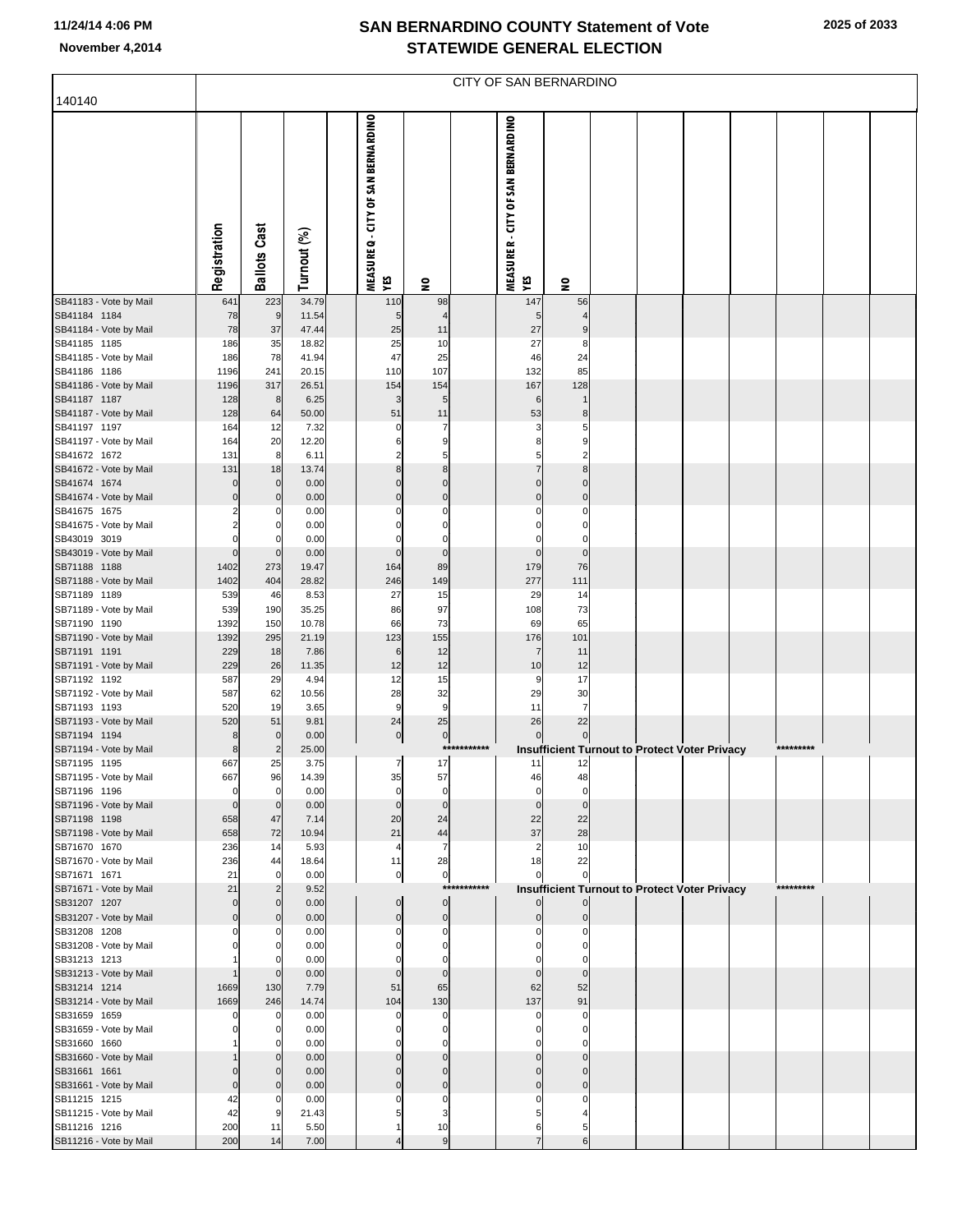|                                        | CITY OF SAN BERNARDINO |                               |               |  |                                           |                        |         |                                           |                            |  |  |                                                      |  |           |  |
|----------------------------------------|------------------------|-------------------------------|---------------|--|-------------------------------------------|------------------------|---------|-------------------------------------------|----------------------------|--|--|------------------------------------------------------|--|-----------|--|
| 140140                                 |                        |                               |               |  |                                           |                        |         |                                           |                            |  |  |                                                      |  |           |  |
|                                        | Registration           | <b>Ballots Cast</b>           | Turnout (%)   |  | MEASURE Q - CITY OF SAN BERNARDINO<br>YES | $\mathbf{S}$           |         | MEASURE R - CITY OF SAN BERNARDINO<br>٧ÉS | $\mathbf{S}$               |  |  |                                                      |  |           |  |
| SB11217 1217                           |                        | $\mathbf 0$                   | 0.00          |  |                                           | $\Omega$               |         |                                           |                            |  |  |                                                      |  |           |  |
| SB11217 - Vote by Mail<br>SB11218 1218 | 246                    | $\mathbf 0$<br>12             | 0.00<br>4.88  |  |                                           | 6                      |         | 0                                         | 0<br>7                     |  |  |                                                      |  |           |  |
| SB11218 - Vote by Mail                 | 246                    | 29                            | 11.79         |  |                                           | 19                     |         | 15                                        | 12                         |  |  |                                                      |  |           |  |
| SB11219 1219                           |                        | $\pmb{0}$                     | 0.00          |  |                                           | 0                      |         | 0                                         | 0                          |  |  |                                                      |  |           |  |
| SB11219 - Vote by Mail<br>SB11220 1220 |                        | $\mathbf 0$<br>$\mathbf 0$    | 0.00<br>0.00  |  |                                           | $\Omega$               |         |                                           | $\Omega$                   |  |  |                                                      |  |           |  |
| SB11220 - Vote by Mail                 |                        | $\mathbf 0$                   | 0.00          |  |                                           | $\Omega$               |         |                                           |                            |  |  |                                                      |  |           |  |
| SB11221 1221                           |                        | $\Omega$                      | 0.00          |  |                                           | $\Omega$               |         |                                           |                            |  |  |                                                      |  |           |  |
| SB11221 - Vote by Mail<br>SB11222 1222 |                        | 0<br>$\Omega$                 | 0.00<br>0.00  |  |                                           | 0<br>0                 |         |                                           | 0                          |  |  |                                                      |  |           |  |
| SB11222 - Vote by Mail                 |                        | $\Omega$                      | 0.00          |  |                                           | 0                      |         |                                           |                            |  |  |                                                      |  |           |  |
| SB11223 1223                           |                        | $\mathbf 0$                   | 0.00          |  |                                           |                        |         |                                           |                            |  |  |                                                      |  |           |  |
| SB11223 - Vote by Mail                 |                        | $\mathbf 0$                   | 0.00          |  |                                           | $\Omega$               |         | 0                                         |                            |  |  |                                                      |  |           |  |
| SB11224 1224<br>SB11224 - Vote by Mail | 396<br>396             | 26<br>40                      | 6.57<br>10.10 |  | 6<br>10                                   | 18<br>29               |         | 11<br>15                                  | 15<br>25                   |  |  |                                                      |  |           |  |
| SB11225 1225                           | 372                    | 29                            | 7.80          |  | 14                                        | 14                     |         | 18                                        | 9                          |  |  |                                                      |  |           |  |
| SB11225 - Vote by Mail                 | 372                    | 41                            | 11.02         |  | 12                                        | 26                     |         | 22                                        | 16                         |  |  |                                                      |  |           |  |
| SB11226 1226<br>SB11226 - Vote by Mail | 10<br>10               | $\mathbf 0$<br>$\overline{1}$ | 0.00<br>10.00 |  | $\overline{0}$                            | $\overline{0}$<br>***: | ******* | $\mathbf 0$                               |                            |  |  | Insufficient Turnout to Protect Voter Privacy        |  | *******   |  |
| SB11227 1227                           |                        | $\mathbf 0$                   | 0.00          |  | $\overline{0}$                            | 이                      |         |                                           |                            |  |  |                                                      |  |           |  |
| SB11227 - Vote by Mail                 |                        |                               | 14.29         |  |                                           | ***                    | ******* |                                           |                            |  |  | <b>Insufficient Turnout to Protect Voter Privacy</b> |  | ********* |  |
| SB11228 1228<br>SB11228 - Vote by Mail |                        | $\Omega$<br>$\Omega$          | 0.00<br>0.00  |  | 0<br>$\Omega$                             | 0<br>0                 |         |                                           |                            |  |  |                                                      |  |           |  |
| SB11229 1229                           |                        | $\mathbf 0$                   | 0.00          |  |                                           |                        |         |                                           |                            |  |  |                                                      |  |           |  |
| SB11229 - Vote by Mail                 |                        | $\Omega$                      | 0.00          |  |                                           | $\Omega$               |         |                                           |                            |  |  |                                                      |  |           |  |
| SB11230 1230                           |                        | $\Omega$                      | 0.00          |  | 0                                         | 0                      |         |                                           |                            |  |  |                                                      |  |           |  |
| SB11230 - Vote by Mail<br>SB11231 1231 |                        |                               | 0.00<br>0.00  |  | 0<br>0                                    | 0<br>0                 |         |                                           |                            |  |  |                                                      |  |           |  |
| SB11231 - Vote by Mail                 |                        | $\Omega$                      | 0.00          |  | 0                                         | $\overline{0}$         |         |                                           |                            |  |  |                                                      |  |           |  |
| SB11232 1232                           | 44                     |                               | 9.09          |  |                                           | ***                    |         |                                           |                            |  |  | Insufficient Turnout to Protect Voter Privacy        |  |           |  |
| SB11232 - Vote by Mail<br>SB11233 1233 | 44<br>726              | 6<br>37                       | 13.64<br>5.10 |  | $\overline{\mathbf{3}}$<br>12             | $\overline{3}$<br>20   |         | 14                                        | 18                         |  |  |                                                      |  |           |  |
| SB11233 - Vote by Mail                 | 726                    | 50                            | 6.89          |  | 17                                        | 29                     |         | 16                                        | 29                         |  |  |                                                      |  |           |  |
| SB11632 1632                           |                        | 0                             | 0.00          |  |                                           |                        |         |                                           |                            |  |  |                                                      |  |           |  |
| SB11632 - Vote by Mail<br>SB11633 1633 |                        | $\mathbf 0$<br>$\mathbf 0$    | 0.00<br>0.00  |  | O                                         | $\Omega$<br>$\Omega$   |         | $\Omega$<br>0                             | $\Omega$<br>$\Omega$       |  |  |                                                      |  |           |  |
| SB11633 - Vote by Mail                 |                        | $\mathbf 0$                   | 0.00          |  | $\Omega$                                  | $\mathbf 0$            |         | $\mathbf 0$                               | $\mathbf 0$                |  |  |                                                      |  |           |  |
| SB11634 1634                           |                        | $\mathbf 0$                   | 0.00          |  | $\Omega$                                  | $\mathbf 0$            |         | $\mathbf 0$                               | $\mathbf 0$                |  |  |                                                      |  |           |  |
| SB11634 - Vote by Mail<br>SB11669 1669 |                        | 0<br>$\mathbf 0$              | 0.00<br>0.00  |  | 0<br>$\Omega$                             | 0<br>0                 |         | 0<br>0                                    | 0<br>0                     |  |  |                                                      |  |           |  |
| SB11669 - Vote by Mail                 |                        | $\mathbf 0$                   | 0.00          |  | O                                         | $\Omega$               |         | $\Omega$                                  | οI                         |  |  |                                                      |  |           |  |
| SB13011 3011                           |                        | $\mathbf 0$                   | 0.00          |  | 0                                         | $\mathbf 0$            |         | 0                                         | $\Omega$                   |  |  |                                                      |  |           |  |
| SB13011 - Vote by Mail<br>SB13016 3016 |                        | $\mathbf 0$<br>$\mathbf 0$    | 0.00<br>0.00  |  | 0                                         | $\Omega$<br>$\pmb{0}$  |         | $\Omega$<br>$\Omega$                      | $\Omega$<br>$\overline{0}$ |  |  |                                                      |  |           |  |
| SB13016 - Vote by Mail                 |                        | $\mathbf 0$                   | 0.00          |  | 0                                         | $\overline{0}$         |         | 0                                         | $\overline{0}$             |  |  |                                                      |  |           |  |
| SB21234 1234                           | 1428                   | 172                           | 12.04         |  | 75                                        | 89                     |         | 87                                        | 75                         |  |  |                                                      |  |           |  |
| SB21234 - Vote by Mail                 | 1428                   | 227                           | 15.90         |  | 75                                        | 139                    |         | 92                                        | 120                        |  |  |                                                      |  |           |  |
| SB21235 1235<br>SB21235 - Vote by Mail | 920<br>920             | 65<br>104                     | 7.07<br>11.30 |  | 18<br>40                                  | 42<br>59               |         | 20<br>50                                  | 38<br>50                   |  |  |                                                      |  |           |  |
| SB21236 1236                           | 1116                   | 86                            | 7.71          |  | 38                                        | 47                     |         | 41                                        | 42                         |  |  |                                                      |  |           |  |
| SB21236 - Vote by Mail                 | 1116                   | 161                           | 14.43         |  | 76                                        | 74                     |         | 80                                        | 72                         |  |  |                                                      |  |           |  |
| SB21237 1237<br>SB21237 - Vote by Mail | 1636<br>1636           | 73<br>156                     | 4.46<br>9.54  |  | 34<br>55                                  | 37<br>85               |         | 37<br>77                                  | 31<br>64                   |  |  |                                                      |  |           |  |
| SB21238 1238                           | 1526                   | 88                            | 5.77          |  | 33                                        | 53                     |         | 39                                        | 46                         |  |  |                                                      |  |           |  |
| SB21238 - Vote by Mail                 | 1526                   | 155                           | 10.16         |  | 51                                        | 99                     |         | 55                                        | 87                         |  |  |                                                      |  |           |  |
| SB21662 1662<br>SB21662 - Vote by Mail | 92<br>92               | $\boldsymbol{8}$<br>20        | 8.70<br>21.74 |  | $\overline{4}$<br>11                      | $\overline{2}$<br>8    |         | 4<br>9                                    | $\overline{2}$<br>10       |  |  |                                                      |  |           |  |
| SB23021 3021                           | 268                    | 31                            | 11.57         |  | 15                                        | 14                     |         | 19                                        | 9                          |  |  |                                                      |  |           |  |
| SB23021 - Vote by Mail                 | 268                    | 52                            | 19.40         |  | 21                                        | 31                     |         | 24                                        | 27                         |  |  |                                                      |  |           |  |
| SB31658 1658                           | $\Omega$               | $\mathbf 0$                   | 0.00          |  | $\mathbf 0$                               | $\overline{0}$         |         | $\overline{0}$                            | $\overline{0}$             |  |  |                                                      |  |           |  |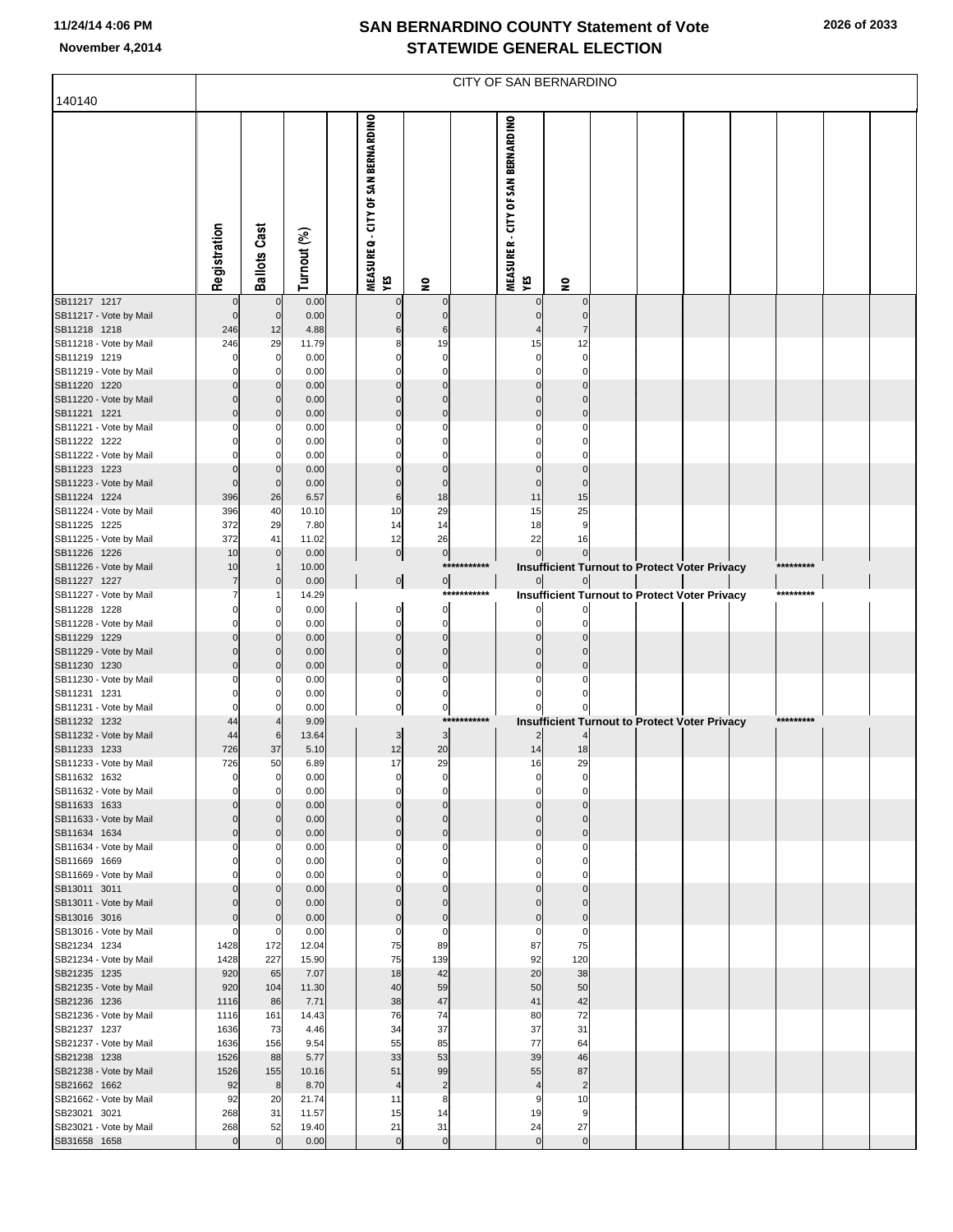| 2027 of 2033 |  |  |
|--------------|--|--|
|--------------|--|--|

| 140140                                 | CITY OF SAN BERNARDINO |                        |                |                                           |                                         |                  |                                           |                      |  |  |                                                      |  |           |  |
|----------------------------------------|------------------------|------------------------|----------------|-------------------------------------------|-----------------------------------------|------------------|-------------------------------------------|----------------------|--|--|------------------------------------------------------|--|-----------|--|
|                                        |                        |                        |                |                                           |                                         |                  |                                           |                      |  |  |                                                      |  |           |  |
|                                        | Registration           | <b>Ballots Cast</b>    | Turnout (%)    | MEASURE Q - CITY OF SAN BERNARDINO<br>YES | $\mathbf{S}$                            |                  | MEASURE R - CITY OF SAN BERNARDINO<br>YES | $\mathbf{S}$         |  |  |                                                      |  |           |  |
| SB31658 - Vote by Mail                 | $\Omega$               | $\pmb{0}$              | 0.00           |                                           | $\overline{0}$                          |                  | 0                                         | $\Omega$             |  |  |                                                      |  |           |  |
| SB33010 3010<br>SB33010 - Vote by Mail | 153<br>153             | $\boldsymbol{9}$<br>14 | 5.88<br>9.15   |                                           | 2<br>10                                 |                  | 6                                         | 2<br>8               |  |  |                                                      |  |           |  |
| SB33012 3012                           |                        | 0                      | 0.00           |                                           | 0                                       |                  | 0                                         | 0                    |  |  |                                                      |  |           |  |
| SB33012 - Vote by Mail                 |                        | 0                      | 0.00           |                                           | $\Omega$<br>$\Omega$                    |                  | 0<br>0                                    | 0<br>0               |  |  |                                                      |  |           |  |
| SB33013 3013<br>SB33013 - Vote by Mail |                        | 0<br>$\mathbf 0$       | 0.00<br>0.00   |                                           | $\Omega$                                |                  |                                           | $\Omega$             |  |  |                                                      |  |           |  |
| SB33014 3014                           |                        | $\mathbf 0$            | 0.00           |                                           | $\Omega$                                |                  | 0                                         | 0                    |  |  |                                                      |  |           |  |
| SB33014 - Vote by Mail                 |                        | $\mathbf 0$            | 0.00           |                                           | $\mathbf 0$                             |                  | $\Omega$                                  | 0                    |  |  |                                                      |  |           |  |
| SB33015 3015<br>SB33015 - Vote by Mail |                        | 0<br>$\mathbf 0$       | 0.00<br>0.00   |                                           | 0<br>0<br>$\Omega$<br>$\Omega$          |                  | 0<br>$\Omega$                             | 0<br>0               |  |  |                                                      |  |           |  |
| SB41239 1239                           | 1801                   | 235                    | 13.05          |                                           | 105<br>118                              |                  | 119                                       | 99                   |  |  |                                                      |  |           |  |
| SB41239 - Vote by Mail                 | 1801                   | 380                    | 21.10          | 170                                       | 191                                     |                  | 211                                       | 135                  |  |  |                                                      |  |           |  |
| SB41240 1240<br>SB41240 - Vote by Mail | 1667<br>1667           | 149<br>247             | 8.94<br>14.82  |                                           | 59<br>77<br>86<br>137                   |                  | 66<br>108                                 | 68<br>105            |  |  |                                                      |  |           |  |
| SB41241 1241                           | 1624                   | 198                    | 12.19          |                                           | 82<br>106                               |                  | 98                                        | 84                   |  |  |                                                      |  |           |  |
| SB41241 - Vote by Mail                 | 1624                   | 324                    | 19.95          | 174                                       | 142                                     |                  | 201                                       | 107                  |  |  |                                                      |  |           |  |
| SB43017 3017                           |                        | $\mathbf 0$            | 0.00           |                                           | 0<br>$\Omega$                           |                  | 0                                         | 0                    |  |  |                                                      |  |           |  |
| SB43017 - Vote by Mail<br>SB43018 3018 | 557                    | $\mathbf 0$<br>74      | 0.00<br>13.29  |                                           | $\mathbf{0}$<br>$\mathbf 0$<br>33<br>36 |                  | $\Omega$<br>41                            | $\mathbf 0$<br>28    |  |  |                                                      |  |           |  |
| SB43018 - Vote by Mail                 | 557                    | 120                    | 21.54          |                                           | 62<br>46                                |                  | 67                                        | 39                   |  |  |                                                      |  |           |  |
| SB43022 3022                           | 272                    | 24                     | 8.82           |                                           | 15<br>6                                 |                  | 8                                         | 13                   |  |  |                                                      |  |           |  |
| SB43022 - Vote by Mail<br>SB51242 1242 | 272<br>575             | 39<br>9                | 14.34<br>1.57  |                                           | 17<br>20<br>$\overline{c}$              |                  | 23<br>4                                   | 14<br>$\overline{c}$ |  |  |                                                      |  |           |  |
| SB51242 - Vote by Mail                 | 575                    | 5                      | 0.87           |                                           | $\mathbf{1}$                            |                  | $\overline{2}$                            | 3                    |  |  |                                                      |  |           |  |
| SB51243 1243                           | 607                    | 77                     | 12.69          |                                           | 32<br>41                                |                  | 41                                        | 33                   |  |  |                                                      |  |           |  |
| SB51243 - Vote by Mail                 | 607                    | 94                     | 15.49          |                                           | 37<br>49                                |                  | 49                                        | 35                   |  |  |                                                      |  |           |  |
| SB51244 1244<br>SB51244 - Vote by Mail | 1344<br>1344           | 123<br>226             | 9.15<br>16.82  |                                           | 72<br>44<br>95<br>119                   |                  | 47<br>125                                 | 66<br>86             |  |  |                                                      |  |           |  |
| SB51245 1245                           | 1578                   | 210                    | 13.31          |                                           | 67<br>132                               |                  | 114                                       | 79                   |  |  |                                                      |  |           |  |
| SB51245 - Vote by Mail                 | 1578                   | 237                    | 15.02          |                                           | 94<br>128                               |                  | 118                                       | 97                   |  |  |                                                      |  |           |  |
| SB51246 1246<br>SB51246 - Vote by Mail | 1608<br>1608           | 149<br>260             | 9.27<br>16.17  |                                           | 55<br>79<br>88<br>152                   |                  | 79<br>132                                 | 55<br>101            |  |  |                                                      |  |           |  |
| SB51247 1247                           | 1537                   | 233                    | 15.16          |                                           | 95<br>121                               |                  | 108                                       | 100                  |  |  |                                                      |  |           |  |
| SB51247 - Vote by Mail                 | 1537                   | 347                    | 22.58          | 170                                       | 154                                     |                  | 205                                       | 110                  |  |  |                                                      |  |           |  |
| SB51248 1248                           | 1466                   | 184                    | 12.55          |                                           | 92<br>76                                |                  | 96                                        | 72                   |  |  |                                                      |  |           |  |
| SB51248 - Vote by Mail<br>SB61249 1249 | 1466<br>950            | 297<br>66              | 20.26<br>6.95  |                                           | 134<br>154<br>26<br>35                  |                  | 176<br>21                                 | 104<br>39            |  |  |                                                      |  |           |  |
| SB61249 - Vote by Mail                 | 950                    | 85                     | 8.95           |                                           | 30<br>52                                |                  | 36                                        | 45                   |  |  |                                                      |  |           |  |
| SB61250 1250                           | 1000                   | 145                    | 14.50          |                                           | 67<br>51                                |                  | 60                                        | 61                   |  |  |                                                      |  |           |  |
| SB61250 - Vote by Mail<br>SB61251 1251 | 1000<br>15             | 137<br>0               | 13.70<br>0.00  |                                           | 60<br>71<br>$\overline{0}$<br>$\circ$   |                  | 75<br>0                                   | 52<br>0              |  |  |                                                      |  |           |  |
| SB61251 - Vote by Mail                 | 15                     | $\mathbf{1}$           | 6.67           |                                           |                                         | ***********      |                                           |                      |  |  | Insufficient Turnout to Protect Voter Privacy        |  | ********* |  |
| SB61252 1252                           | 53                     | $\mathbf{1}$           | 1.89           |                                           |                                         | ***********      |                                           |                      |  |  | <b>Insufficient Turnout to Protect Voter Privacy</b> |  | ********* |  |
| SB61252 - Vote by Mail<br>SB61253 1253 | 53<br>35               | 8<br>4                 | 15.09<br>11.43 |                                           | $\mathbf{2}$                            | 6<br>*********** | $\frac{3}{2}$                             |                      |  |  | <b>Insufficient Turnout to Protect Voter Privacy</b> |  | ********* |  |
| SB61253 - Vote by Mail                 | 35                     | 5                      | 14.29          |                                           | $\frac{1}{2}$                           | 4                |                                           |                      |  |  |                                                      |  |           |  |
| SB61663 1663                           | 130                    | $\overline{4}$         | 3.08           |                                           |                                         | ***********      |                                           |                      |  |  | <b>Insufficient Turnout to Protect Voter Privacy</b> |  | ********* |  |
| SB61663 - Vote by Mail<br>SB63020 3020 | 130<br>$\Omega$        | 13<br>$\mathbf 0$      | 10.00<br>0.00  |                                           | 8<br>5<br>$\overline{0}$<br>0           |                  | 0                                         | 0                    |  |  |                                                      |  |           |  |
| SB63020 - Vote by Mail                 | $\Omega$               | $\mathbf 0$            | 0.00           |                                           | $\overline{0}$<br>$\overline{0}$        |                  | 0                                         | 0                    |  |  |                                                      |  |           |  |
| SB71254 1254                           | 1583                   | 206                    | 13.01          |                                           | 107<br>84                               |                  | 102                                       | 88                   |  |  |                                                      |  |           |  |
| SB71254 - Vote by Mail                 | 1583<br>1585           | 334<br>255             | 21.10<br>16.09 |                                           | 135<br>188                              |                  | 177<br>127                                | 138                  |  |  |                                                      |  |           |  |
| SB71255 1255<br>SB71255 - Vote by Mail | 1585                   | 247                    | 15.58          | 131                                       | 112<br>126<br>115                       |                  | 141                                       | 109<br>96            |  |  |                                                      |  |           |  |
| SB71256 1256                           | 1322                   | 135                    | 10.21          |                                           | 60<br>61                                |                  | 61                                        | 61                   |  |  |                                                      |  |           |  |
| SB71256 - Vote by Mail                 | 1322                   | 197                    | 14.90          |                                           | 72<br>110                               |                  | 87                                        | 88                   |  |  |                                                      |  |           |  |
| SB71257 1257<br>SB71257 - Vote by Mail | 975<br>975             | 135<br>150             | 13.85<br>15.38 |                                           | 70<br>63<br>61<br>80                    |                  | 71<br>67                                  | 56<br>71             |  |  |                                                      |  |           |  |
| <b>Precinct Totals</b>                 | 78386                  | 8115                   | 10.35          | 3353                                      | 4133                                    |                  | 3873                                      | 3488                 |  |  |                                                      |  |           |  |